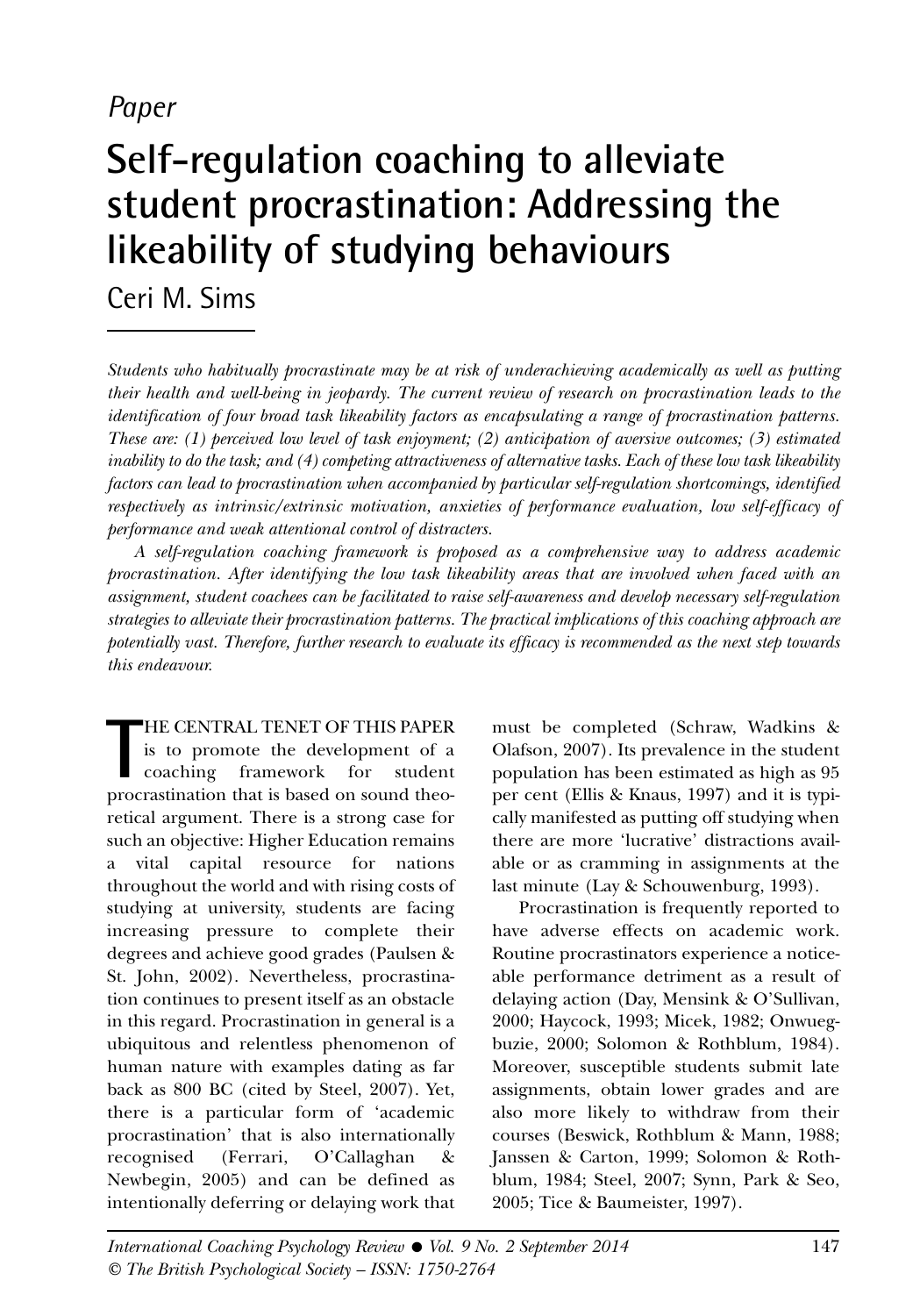Beyond academic output, being a chronic procrastinator can involve substantial risks to students' well-being. Although, some people are able to use delay tactics functionally (Corkin, Yu & Lindt, 2011) or as 'incubation' periods of creativity (Gevers, Mohammed & Baytalskaya, 2013), there is abundant evidence to indicate that dysfunctional procrastination generally involves the personal state of what Keyes (2002) would refer to as 'languishing' rather than 'flourishing'. Given that the appeal of postponing work is often due to the short-term benefits it can bring in repairing mood (Tice & Baumeister, 1997), this evidence first seems to be paradoxical. However, research shows that the longer-term outcome of postponing work commonly involves affective experiences that are negative rather than positive (e.g. Burka & Yuen, 2008; Milgram, Marshevsky & Sadeh, 1995). Perfectionist procrastinators may be particularly susceptible to troublesome emotional consequences as they judge and berate themselves harshly (Kearns et al., 2008). There are extensive examples of acute anxiety and/or depression being prevalent in chronic procrastinators (Ferrari, Johnson & McCown, 1995; Lay & Schouwenburg, 1993; Lay & Silverman, 1996; Martin et al., 1996; Rothblum, Solomon & Murakami, 1986; Saddler & Sacks, 1993; Senécal, Koestner & Vallerand, 1995; Solomon & Rothblum, 1984; Stöber & Joorman, 2001; Van Eerde, 2003). Furthermore, an increased proneness to physical illness has been found in regular procrastinators (Tice & Baumeister, 1997). There is also evidence that most procrastinators would really like to procrastinate less if they could (O'Brien, 2002) and it has been compared to other harmful forms of weak self-control, for example, obesity, gambling, and excessive debt (Ellis & Knaus, 1977; Kachgal, Hansen & Nutter, 2001; Steel, 2007; Van Eerde, 2003).

Recent studies have further examined the underlying processes involved in the reduced well-being of procrastinators. Poor emotional intelligence (the ability to understand and use emotions in a productive and healthy way) has been shown to relate to the problem (Chow, 2011; Pychyl, 2009), and a lack of 'mindfulness' (conscious engagement with the present moment) has been found to mediate the relationship between procrastination and poor mental and physical health (Sirois & Tosti, 2012).

With academic procrastination continuing to be a matter of ongoing concern, the purpose of this paper is to propose a coaching framework for managing it that gets to the crux of the problem. Beginning with the assumption that people procrastinate for activities that they dislike in their desire for short-term mood elevation (Ferrari & Emmons, 1995), the first step involves identifying the cognitive and motivational factors that influence task likeability judgements. The author has identified four comprehensive factors that lead to low likeability thoughts and these are discussed in the next section. Although, many researchers now agree that poor self-regulation is at the heart of the problem (e.g. Steel, 2007, Wolters, 2003), the second section of this paper identifies the particular self-regulatory processes associated with managing each of the four areas of low task likeability. The third section then uses this model to present a structured coaching approach for reducing procrastination. It discusses how the coach can use this model to help coachees identify their low task likeability pattern and set corresponding areas of selfregulatory development as coaching goals.

#### **Student procrastination due to poor task likeability**

Some researchers have used established personality profiles such as the Big 5 (McCrae & Costa, 1987) to ascertain the characteristics of those who are most likely to procrastinate as a stable pattern of behaviour. Conscientiousness has been frequently identified as having an inverse relationship to the predisposition to engage in procrastination (Johnson & Bloom, 1995; Lee, Kelly & Edwards, 2006; Milgram &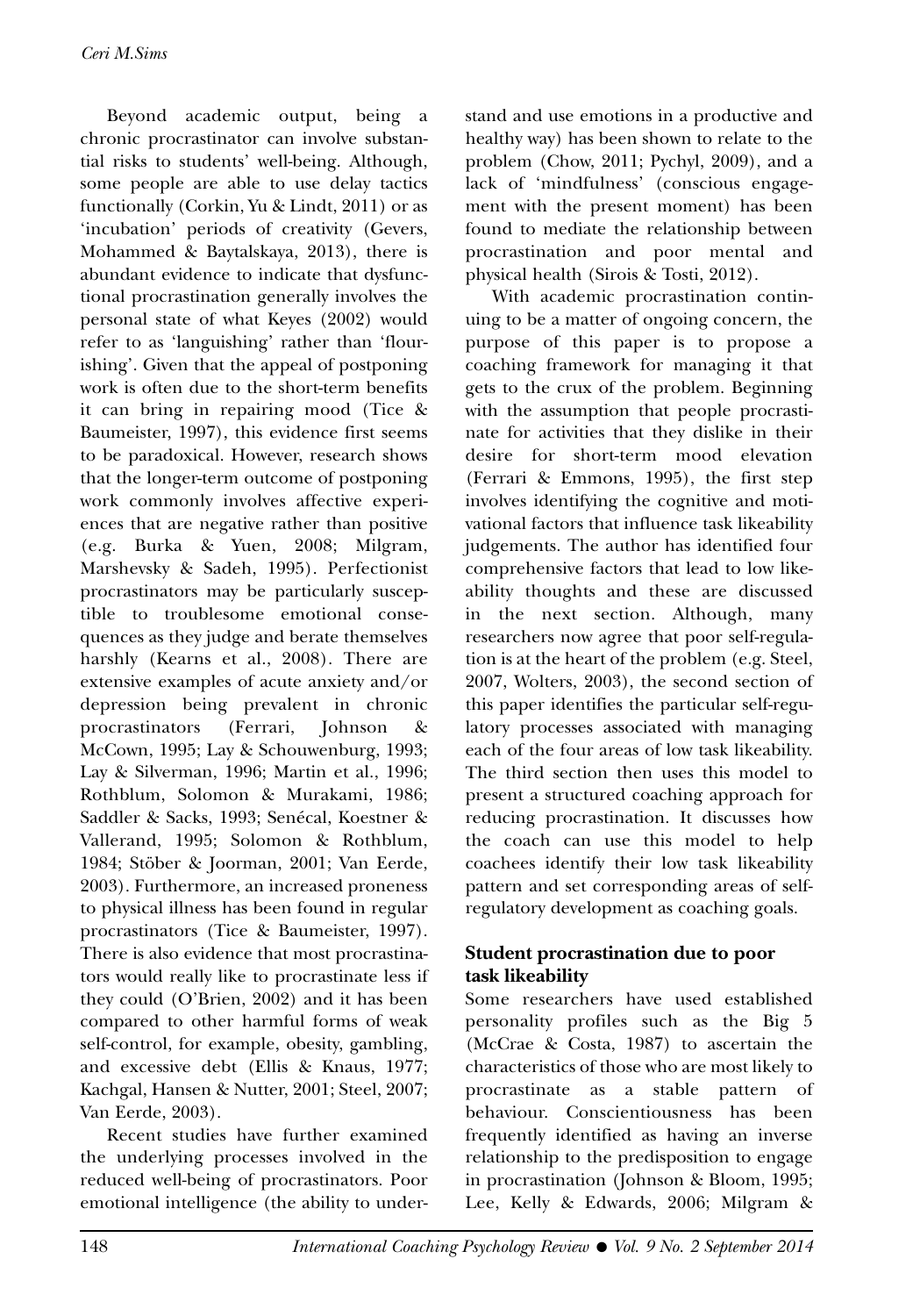Tenne, 2000; Schouwenburg & Lay, 1995; Van Eerde, 2003). Facets of neuroticism have also been linked to self-reported dilatory behaviour (Johnson & Bloom, 1995; Schouwenburg & Lay, 1995) and extraversion has also been associated with procrastination scores (Schouwenburg & Lay, 1995). Whilst personality attributes are likely to go some way in accounting for why certain people are more susceptible than others, this paper adopts quite a different approach. It examines instead the momentary thoughts and emotions that convey messages about poor task likeability leading a person to postpone carrying out a task. Four factors have been identified as influencing the content of these hastily made low task likeability reactions. These are *Enjoyment*, *Consequence*, *Ability* and *Competition* and each of these factors is discussed below:

# **Enjoyment: Do I like doing it?**

Some researchers have focused on procrastination as a function of Task Aversiveness: (Milgram et al., 1995; Senécal, Lavoie & Koestner, 1997) and others have regarded the problem as due to *Low frustration tolerance* (Ellis & Knaus, 1977; Harrington, 2005). Both of these descriptions refer to the perceived noxious nature of the task itself as accounting for one's desire to avoid it. So what is it about certain academic tasks that make them unattractive to students?

Students may find some academic tasks non-gratifying and so they either resent doing them or cannot be bothered to do them. Task aversion can be due to lack of interest in the topic, task difficulty (hard work) or boredom (non-stimulating) (Blunt & Pychyl, 2000; Lay, 1992).

Writing tasks have been reported to be the most common kinds of delayed assignments (Klassen, Krawchuk & Rajani, 2008), presumably as they usually carry a heavy cognitive load and require perseverance to complete. Also, students who have conflicting feelings about the courses they are undertaking are more likely to postpone doing the set assignments (Senécal et al., 1995).

Procrastination researchers often conflate task enjoyment with rewarding outcomes when they discuss the 'value' a person gives to a task (for example, Steel, 2007). However, an individual may find a particular activity to be enjoyable to do *per se*, but still consider it to be aversive because of anticipated risky consequences. A person may love singing but decide not to perform karaoke if the audience is considered to be judgmental. As task enjoyment and perception of rewarding outcomes are different features of likeability, the model of procrastination proposed here treats them as two separate factors.

# **Consequence cognitions: What will be the result?**

Performance anxiety has been regarded as a key cause of procrastination by many researchers, who have focused either on *Fear of failure* (Alexander & Onwuegbuzie, 2007; Haycock, McCarthy & Skay, 1998; Milgram et al., 1995; Onwuegbuzie & Jiao, 2000; Saddler & Buley, 1999; Solomon & Rothblum, 1984; Steel, 2007; Van Eerde, 2003); *Fear of success* (Rorer, 1983); and/or *Perfectionist thinking* (Burka & Yuen, 2008; Flett et al., 1992; Flett, Hewitt & Martin, 1995; Seo, 2008). What these perspectives actually share is a focus on procrastination involving people's anxieties about performance scrutiny. In academic environments, where there is high concentration on regular assessment and grading of work, concerns about being evaluated are particularly apparent. In fact, tasks that get evaluated and have the largest impact on students' final results have been shown to yield the highest levels of academic procrastination (Kachgal et al., 2001; Senécal et al., 1997).

Perfectionist procrastinators are also likely to be self-critical, set high standards for themselves and judge themselves harshly when failing to meet them (Stainton, Lay & Flett, 2000). They are also likely to feel guilty or ashamed when they procrastinate (Fee & Tangney, 2000). Reported self-discrepancies between 'actual-self' and 'ought-to-self' (Higgins, 1987) were the strongest predictor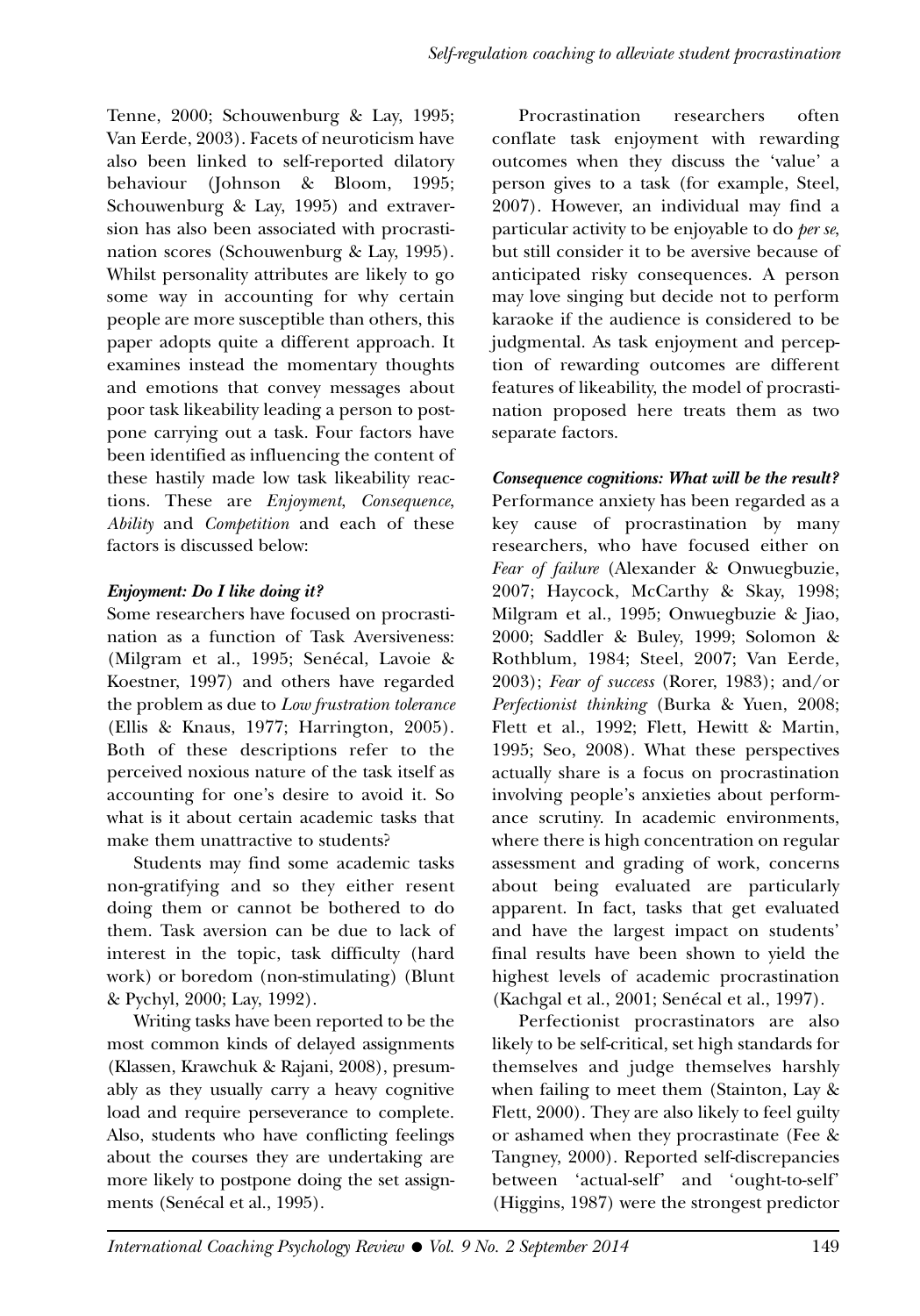of procrastination in one study involving college student participants (Orellana-Damacela, Tindale & Suárez-Balcázar, 2000).

Although procrastination has been documented as a characteristic of human behaviour throughout history and in all societies, prevalence indicates an increasing trend (Kachgal et al., 2001) as a reflection of cultural expectations within achievement oriented industrialised societies. Flett et al. (1992) found that academic procrastination stems partly from anticipation of disapproval from others though socially prescribed perfectionist standards. These are beliefs that significant others place excessively high standards on them and are putting pressure on them to be perfect.

One of the difficulties in breaking the habit is that chronic procrastinators will often go to great lengths to justify and rationalise their behaviours. Even those who seek help for their habit will say that they work best under pressure (Fernie & Spada, 2008; Tice & Baumeister, 1997). After a poor outcome, procrastinators tend to prefer downward-counterfactuals (It could have been worse) rather than upward ones (I could have done better) (Sirois, 2004). Some studies have focused on self-handicapping behaviour, such as staying up late to party the night before an exam so that there is a back-up excuse to use in the event of poor exam performance (Ferrari & Tice, 2000; Rhodewalt & Vohs, 2005). This excusemaking pattern is a strategic form of impression management that helps evaluation anxiety procrastinators 'save face.'

Another factor that influences the relationship of performance evaluation anxiety on procrastination probability is the duration of the delay. Performance 'delay' is at the core of Steel's (2007) definition of procrastination, expressed within a formula of task 'utility' that focuses on hyperbolic time discounting (Ainslie, 1975). This time model highlights the probability of procrastination being highest when the deadline is distant because it can be discounted, and its likelihood decreasing as the deadline

approaches and the reward of completion overrides performance anxiety. However, some procrastinators may *never* make the decision that it is the right time to act even after a delay. Distress levels are shown to either increase (Tice & Baumeister, 1997) or remain as high across the term (Rice, Richardson & Clark, 2012). Therefore, with anxiety levels remaining so high, these students are at risk of dropping out through never being able to confront and complete their assignments even when their deadlines are pending.

#### **Ability: Am I able to do it?**

The third likeability factor for procrastination relates to the person's current judgment of their capabilities to organise and execute the actions required to successfully complete the academic assignment.

Students' comfort levels about doing assignments and taking exams depend on how competent they are feeling. Some students may feel that they are not prepared adequately when they come to do the work and this can be due to poor strategic study patterns. Spacing an assignment across several sessions over a period of time has been shown to be more effective than cramming in work at the last minute (Dempster & Farris, 1990). One study showed that, when students are given sequential sets of study materials with each new set being conditional upon completion of the one before it, they were less likely to cram at the end. They also did better on the final test. It is as if being shown how to make studying more evenly distributed made them feel prepared, such that they no longer felt the need for a period of high intensity studying close to the deadline (Perrin et al., 2011).

Students have reported low energy and 'tiredness' as a chief reason for putting off doing a task (Gropel & Steel, 2008; Strongman & Burt, 2000). With widening participation in Higher Education, students who are the first generation in their families to enter university may feel most compelled to supplement their education with an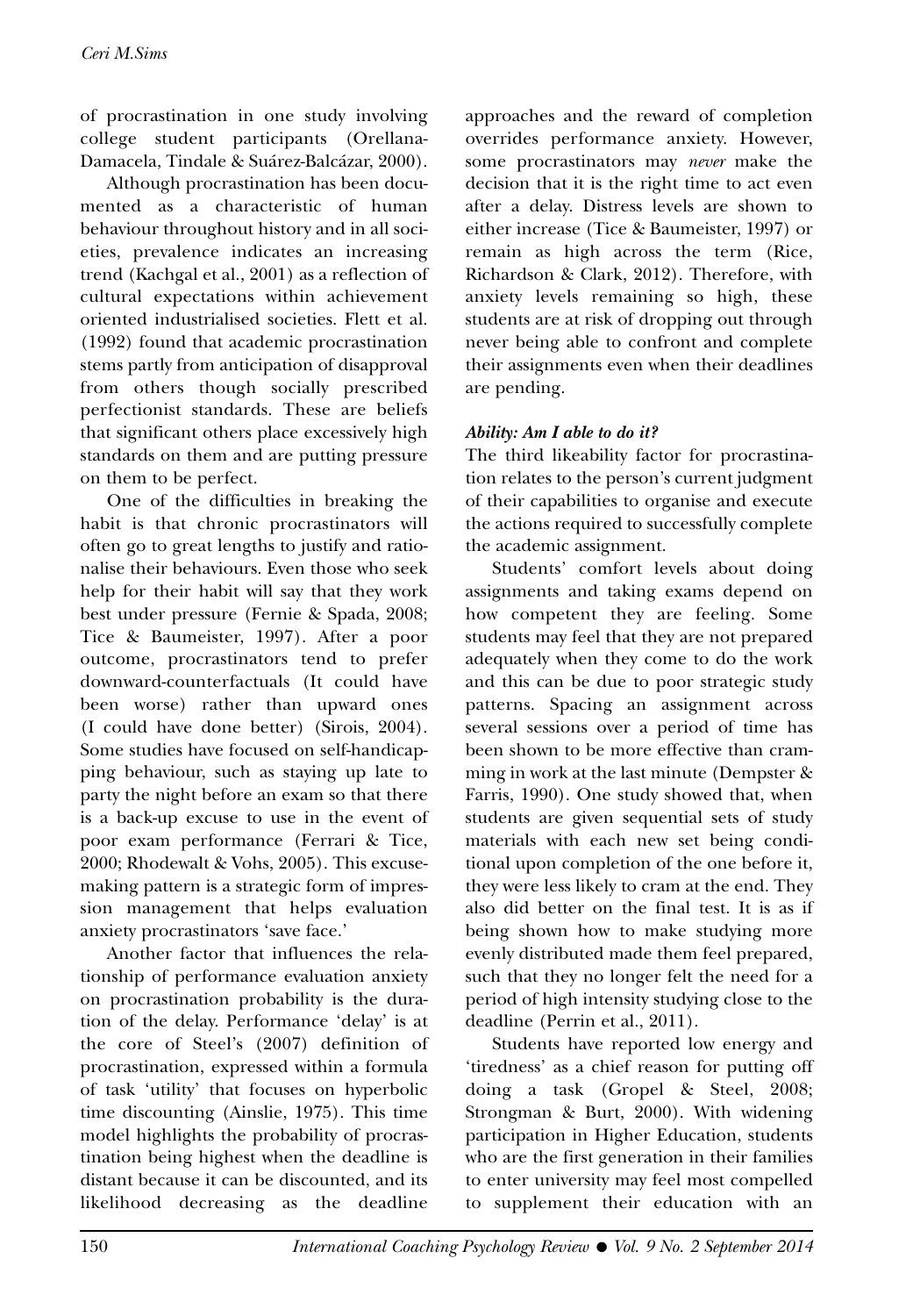income (Bui, 2002) and in one study, academic procrastination has been found to increase with lower socio-economic status (Chow, 2011). Juggling multiple demands on time may be a core reason why students feel unable to cope with assignments and why they procrastinate. Burnout occurs when students become exhausted in response to their study load. It is manifested in a detached attitude toward one's study, as well as feeling incompetent as a student (Schaufeli et al., 2002).

**Task competition: Is there something better to do?** Many procrastination writers focus on it being a form of *Impulsive behaviour*, with people's need for immediate gratification (Ferrari & Emmons, 1995) and succumbing easily to temptations (Dewitte & Schouwenburg, 2002) accounting for its pervasiveness.

The negative relationship shown between age and procrastination in meta-analytic reviews (Steel, 2007, Van Eerde, 2002) and in research with unusually large samples (Gropel & Steel, 2008), suggests that younger adults are more inclined to surrender to procrastination than older adults. The tendency of many students to procrastinate may partly reflect post-modern attitudes of a student life that involves a lot of socialising. Students value highly being able to spontaneously decide the activities they want to participate in (Dietz, Hofer & Fries, 2007).

Therefore, it is no wonder that academic activities lose out over more alluring and readily available pursuits, such as online gaming, social networking and mobile phone text messaging that can bring immediate satisfaction all day long (Hedin, 2012). One research study found that student *Facebook*® users were more prone to distraction and claimed that it prevented them from getting on with their work (Kirschner & Karpinski, 2010).

# **Self-regulation: The antithesis of procrastination**

There is good evidence that the common underlying factor accounting for procrastination behaviour is poor self-regulation (Ariely & Wertenbroch, 2002; Brownlow & Reasinger, 2000; Chu & Choi, 2005; Ferrari, 2001; Howell & Watson, 2007; Klassen et al., 2008a; Rabin, Fogel & Nutter-Upham, 2011; Senéchal et al., 1995; Van Eerde, 2000; Vohs & Baumeister, 2004; Wolters, 2003). Selfregulation refers to 'thoughts, feelings and actions that are planned and cyclically adapted to the attainment of personal goals' (Zimmerman, 2000, p.14). They are otherwise referred to as executive functioning processes that are associated with activities occurring in the Prefrontal cortex (Roth et al., 2006), that part of the brain that is the most recently evolved (Barkley, 2001). Damage to this area results in a loss of initiative, not unlike the task resistant behaviour we see in procrastinators.

Research has shown that poor self-regulation leads to procrastination behaviour. Some studies have found that lacking an awareness of how to plan and monitor a task, along with having poor organisation strategies are common self-regulatory problems experienced by procrastinators (Howell & Watson, 2007; Rabin et al., 2011; Wolters, 2003).

There is evidence that self-regulation becomes difficult when managing presentself emotional needs (Sirois & Pychyl, 2013). Also, distressed people give short-term affect regulation priority over other self-regulatory goals, in order to feel better (Tice, Bratslavsky & Baumeister, 2001).

What is required is further examination of the mechanisms linking self-regulation processes to procrastination behaviour. The next section does this by examining the role that different facets of self-regulation play in relation to each of the four task likeability factors of Enjoyment, Consequences, Ability and Competition (Table 1).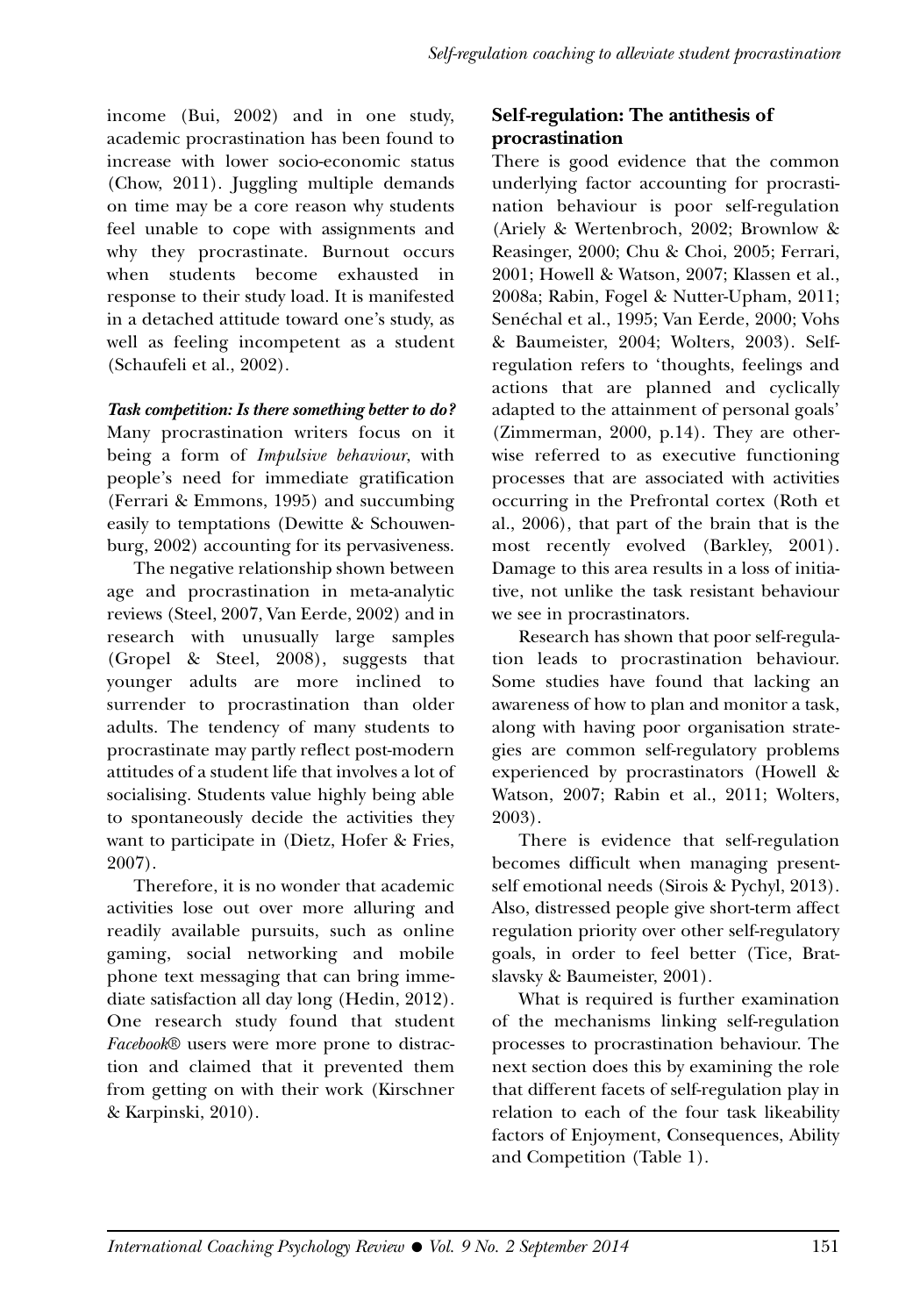#### **Enjoyment: Intrinsic/Extrinsic motivation**

Research has found that intrinsic motivation accounts for the ability to perform assignments in a timely fashion (Senécal et al., 1995). Intrinsic motivators are driven by the enjoyment of the learning process itself and they approach activities with gusto and enthusiasm (Cameron & Pierce, 1994; Deci et al., 1991; Henderlong & Lepper, 2002). Students on an online programme who were less intrinsically motivated showed higher levels of procrastination (Rakes & Dunn, 2010). Intrinsic motivators are driven by task mastery rather than avoidance and such a mastery goal orientation has been found to inversely predict procrastination behaviour (Howell & Watson, 2007).

Furthermore, having personal choice increases people's intrinsic motivation (Deci & Ryan, 2000; Patall, Cooper & Robinson, 2008), a finding consistent with self-determination theory that emphasises the central role of autonomy in motivating people in their striving towards personal growth (Deci & Ryan, 2000).

People who use delays or incubation periods of inactivity for functional task management have been shown to be completely engaged when they get going, through a state of arousal and intense subjective interest, known as 'flow' (Csikszentzmihalyi, 1990; Kim & Seo, 2013). By contrast, dysfunctional procrastinators who lack this level of motivation are often pressured when working after a delay. Once, they finally get started on an assignment to a tight deadline, they are slower and less accurate, especially when trying to manage a cognitively demanding task (Ferrari, 2001).

Students who are extrinsically motivated are more likely to procrastinate than intrinsic motivators (Senécal et al., 1995). Extrinsic motivation involves doing something in order to obtain a reward for doing it and it is harder to persist with tasks where the rewards seem a long a way off. People who lack intrinsic enjoyment in a task need to *internalise* it (Deci & Ryan, 2000): They need to actively transform the extrinsic motive into a personally endorsed value in order to persist with it.

# **Consequence cognitions: Anxieties of performance evaluation**

Extrinsic motivation can lead to performance-avoidance as a result of excessive performance evaluation anxiety (e.g. Wolters, 2003). This type of procrastination is aggravated through high pressure to get good grades and/or social approval, rather than through any desire to study as an end in itself. This avoidance orientation has been shown to predict maladaptive strategies and giving up in the face of tough challenges. (e.g. Pintrich, 2000).

Procrastination to reduce anxiety is an example of what Baumeister and Heatherton (1996) refer to as 'misregulation,' because it is a regulation of mood over self-regulation for pursuing long-term goals. It has been argued that emotion regulation takes precedence when people are distressed as they strive to act in order to feel better (Tice et al., 2001).

Moreover, deadlines seem to make matters worse for these students. Chronic procrastinators have shown lower speed and accuracy under time constraints as compared with their speed and accuracy when not under time constraints (Ferrari, 2001). Overall, it seems that the self-regulation difficulties faced by overly anxious procrastinators appear to reflect the challenges of being able to handle doing tasks when working under pressure.

# **Ability: Self-efficacy**

Self-efficacy refers to a person's belief in one's own ability to achieve in a particular area (Bandura, 1997). Learners who show competence in self-regulation strategies in an academic domain are also likely to believe that they are capable of achieving successfully in that domain (Pintrich & De Groot, 1990; Schunk, 1991). According to Bandura (1982), self-efficacy determines 'how much effort people will expend and how long they will persist in the face of obstacles or aversive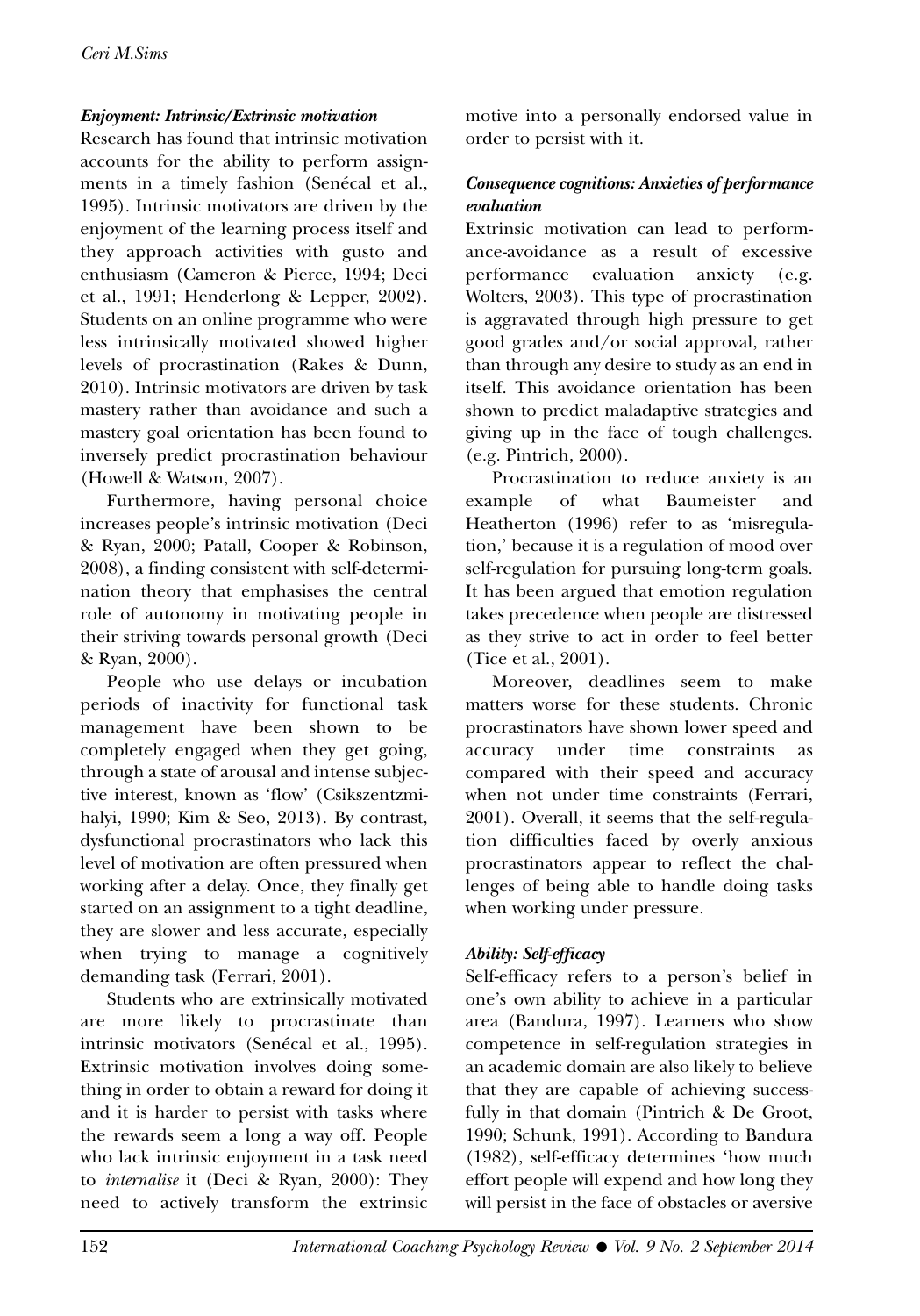experiences' (p.123). Therefore, it is not surprising that several studies have found a relationship between low academic self-efficacy and procrastination (Burns et al., 2000; Ferrari, Parker & Ware, 1992; Haycock et al., 1998; Klassen et al., 2008a; Seo, 2008; Sirois, 2004; Steel, 2007; Van Eerde, 2003; Wolters, 2003).

More recently, research has extended this argument to show that self-regulation accounts for the predictive power of self-efficacy on procrastination and that it is students' self-efficacy for self-regulated learning that matters (Klassen et al., 2008a; Strunk & Steel, 2011; Tan, Ang, Klassen, Yeo, Wong, Huan & Chong, 2008; Zimmerman, Bandura & Martinez-Pons, 1992). Students with learning disabilities have been shown to procrastinate more than students without such disabilities and this is related to their low self-efficacy for using self-regulation strategies (Klassen et al., 2008).

Many procrastinators have a 'planning fallacy': they underestimate task completion times (McCown, Petzel & Rupert, 1987; Pychyl, Morin & Salmon, 2001). One obstacle for the poor planner is a weakness in organisation skills, such that they need to develop a more systematic and structured approach to studying (Howell & Watson, 2007; Lay, 1986; Steel, 2007). They may be initiating action but in a haphazard way. Thus, not surprisingly, procrastination has been shown to relate negatively to selfreported learned resourcefulness, which means lacking skills needed to use time efficiently in producing a complete assignment (Milgram, Dangour & Ravi, 1992).

Failure to self-regulate can also occur 'because people have limited resources for self-regulation and these become depleted in a manner akin to a muscle's becoming fatigued' (Muraven, Baumeister & Tice, 1999, p.447). High stress arousal can undermine self-efficacy (Bandura, 1982) and feelings of efficacy or inefficacy have been considered as the 'third dimension' of burnout along with emotional exhaustion and depersonalisation (Bresó, Salanova & Schaufeli, 2007). However, regular and deliberate practice of self-regulation exercises results in improvements in self-regulation strength, such that people are less likely to become exhausted when using those strategies in future (Baumeister et al., 2006).

# **Competing tasks: Distractibility**

Some students may be inclined towards an 'intention-action gap' when they postpone working (Lay & Schouwenberg, 1993). Here, the student may be estimating study time accurately, but is having trouble sticking to the plan. These students may be more susceptible to getting distracted when there are temptations to lure them away from the task. 'Effort Regulation' (Pintrich et al., 1991) is a self-regulation strategy where one is able to control one's attention in completing study goals even when faced with distracting situations. Students who cannot regulate the amount of effort they put into doing a task due to a hedonic persuasion towards seductive cues around them are at risk of procrastinating even if they feel they have the skills to undertake the assignment.

# **Developing a self-regulation coaching framework for managing student procrastination.**

There are many reasons why coaching can be an effective intervention for handling academic procrastination. Firstly, attempts to alleviate procrastination have largely been driven through therapy (e.g. Ellis & Knaus, 1977). Whilst therapists have an important role to play in helping clinical populations, coaches can support people who do not have serious mental health problems (Bluckert, 2005; Grant, 2006). Coaching is a timelimited and solution-oriented process whereby the focus is on moving towards the coachee's goals (Grant, 2003). Thus, for addressing procrastination habits shown in otherwise healthy and resourceful adults, procrastination management could be a core coaching goal or one of the goals set by a student coachee who wants to focus on achieving academic success.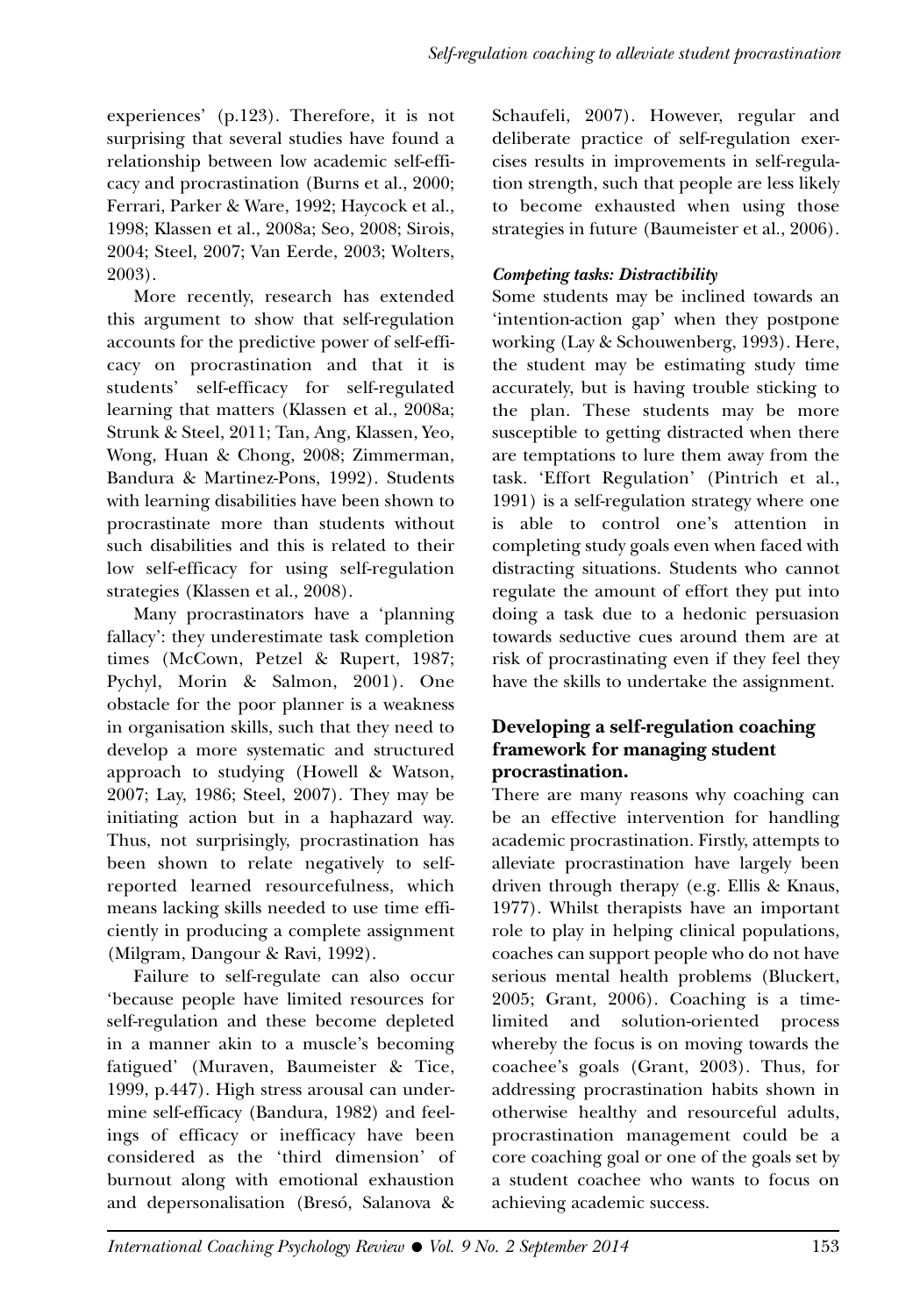Moreover, the coaching relationship is a collaborative one where coachees are perceived to be autonomous learners who are ready to develop through self-directed learning (Stöber & Grant, 2006). Therefore, the role of the coach is ideally placed to support coachees in identifying and developing the self-regulation shortcomings that are responsible for their particular procrastination pattern.

Cognitive-behavioural coaching (CBC; Neenan & Dryden, 2002) has been recommended for working with procrastination (Karas & Spada, 2009). CBC uses cognitivebehavioural techniques based on rationalemotive therapy and cognitive-behavioural therapy (Ellis, 1997), but within the context of coaching. Essentially, the focus is on helping coachees to gain an awareness of how their thoughts and beliefs about events influence how they feel and act. Karas and Spada (2009) found that coaching intervention using CBC methods, led to a reduction in self-reported procrastination in a small group of chronic procrastinators. However, the researchers claimed that it would 'be valuable to identify the key active components of this coaching approach as they are still unclear at present' (p.50).

The framework presented here offers a theoretically informed approach to coaching procrastination that identifies four task likeability factors accounting for task delay. In pinpointing precisely just those factors accounting for a coachee's procrastination pattern, I also advocate using an approach that Neenan and Dryden (2002) refer to as a two-pronged attack: focusing on the emotional aspects of procrastination before dealing with the problem-solving or practical aspects. The emotional aspects are dealt with using CBC and the practical aspects involve developing self-regulation strategies that are matched to the particular low task likeability patterns of the coachee.

The emotional reactions of procrastinators when faced with an academic assignment can range from mild frustration to more serious anxieties. If task avoidance is

driven by the need to restore immediate feelings of pleasure or comfort, then this act is simultaneously preventing the individual from confronting the internal processes that take place when those negative reactions occur. Therefore, CBC serves to bring the coachee directly to the moment when negative thoughts and feelings occur so as to deliberately explore this discomfort phase and bring awareness to it. The ABCDE approach (Ellis, 1997) is one method for dealing with relationships between beliefs, emotions and behaviour (Neenan, 2008). A different model that I often use is the SPACE model (Edgerton & Palmer, 2005). This is a bio-psycho-social interactive systems model dealing with interactions of Social Context, Physiology, Action, Cognition and Emotion. SPACE is a tool to enable coachees to imagine a typical or previous situation that leads them to procrastinate (for example, being given an assignment to do) and then encourages them to examine their thoughts, feelings, actions, bodily reactions and social context in response to this situation.

In Table 1, academic procrastination is divided into the four areas of low task likeability previously discussed. The coach can begin by presenting this task likeability model as a psycho-educative process of demonstrating to the coachee that people procrastinate to avoid unpleasant experiences, and that any combination of the four factors may be involved. Some students may be driven to procrastinate through a combination of these factors. However, the benefit of teasing them apart is that each can be identified and dealt with separately within a coaching context.

This rest of the paper addresses some of the ways that a coach could raise student coachees' self-awareness and facilitate them in developing self-regulation strategies for handling each of their low likeability areas. The particular tools chosen will depend on the perspective and experience of the coach and thus, they serve as guidelines for coaches to consider when targeting each of the areas in a structured way.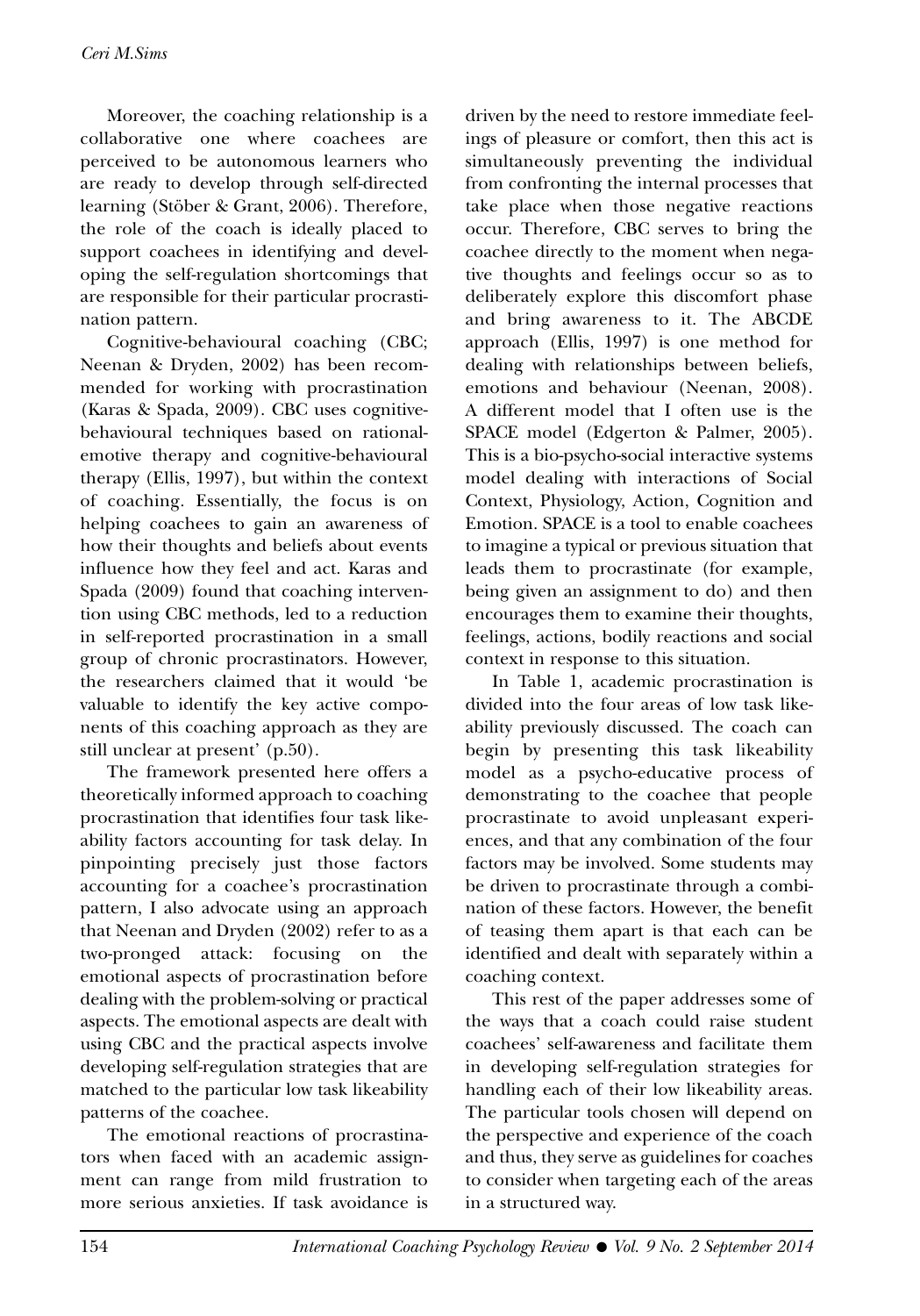| <b>Task</b><br>likeability | Self-regulation<br>shortcomings            | Coaching using CBC and self-regulation<br>strategies                                                                                                              |
|----------------------------|--------------------------------------------|-------------------------------------------------------------------------------------------------------------------------------------------------------------------|
| Enjoyment                  | Intrinsic/Extrinsic motivation             | Increase tolerance of tasks<br>Increasing intrinsic motivation for doing<br>the tasks                                                                             |
| Consequence                | Performance evaluation<br>anxieties        | Reduce performance anxieties (realistic and<br>self-compassionate thinking)<br>Raise awareness of discrepancies between<br>$\bullet$<br>current and future states |
| Ability                    | Low self-efficacy of<br>performance        | $\bullet$ Increase mastery through:<br>Planning/organisation strategies;<br>Energy cycle regulation strategies                                                    |
| Competition                | Weak attentional control<br>of distracters | Time awareness and management<br>Strategies for minimising processing of<br>distracter cues                                                                       |

**Table 1: A 'likeability' model for self-regulation coaching in managing academic procrastination.**

#### **Enjoyment: Addressing Intrinsic motivation**

If it is revealed that coachees are avoiding undertaking academic assignments because they are perceived as boring, uninteresting or too labour intensive, they can be helped to improve their tolerance of those academic tasks and to develop ways of making them more rewarding.

In improving tolerance, they can be encouraged to reframe their negative beliefs into more constructive ones in order to reduce or eliminate emotional reactions of frustration, irritability or anger. Automatic negative thoughts such as all-or-none thinking (I always hate these exercises so I will hate this one), low frustration tolerance (I cannot be bothered to do this now) or catastrophic thinking (I cannot bear to do this now) need to be realised and challenged. The coachee can then be assisted in brainstorming and practising more constructive thoughts such as 'I do not like doing this work but it is important and I will feel much better when I get it finished.'

The coach can assess a coachee's level of autonomy towards doing an academic task by asking, 'What are your reasons for doing this course/assignment?' The coach can use

further questioning to reveal unhelpful extrinsic motivational thoughts that are perpetuating coachees' avoidance patterns, such as, 'I have to do this as part of the course'. Deci and Ryan (2000) have recognised different levels of extrinsic motivation and for tasks that simply are not enjoyable in their own right, one can aim for 'Identified motivation'. Thoughts such as 'I choose to study because it is important to me', are identified motivational thoughts.

Research has shown that providing rationales for doing a seemingly uninteresting activity, such as a statistics assignment, increases engagement and learning in students for those tasks (Jang, 2008). This could be encouraged in a coaching context by asking the coachee to write a list of potentially useful skills that a particular academic assignment can provide for them in their personal and future professional lives.

Another approach is to help coachees brainstorm ways of making assignments more interesting or enjoyable by focusing on their existing strengths and interests. For example, further questioning could reveal that aversion to writing an essay may be mostly due to a dislike of spending time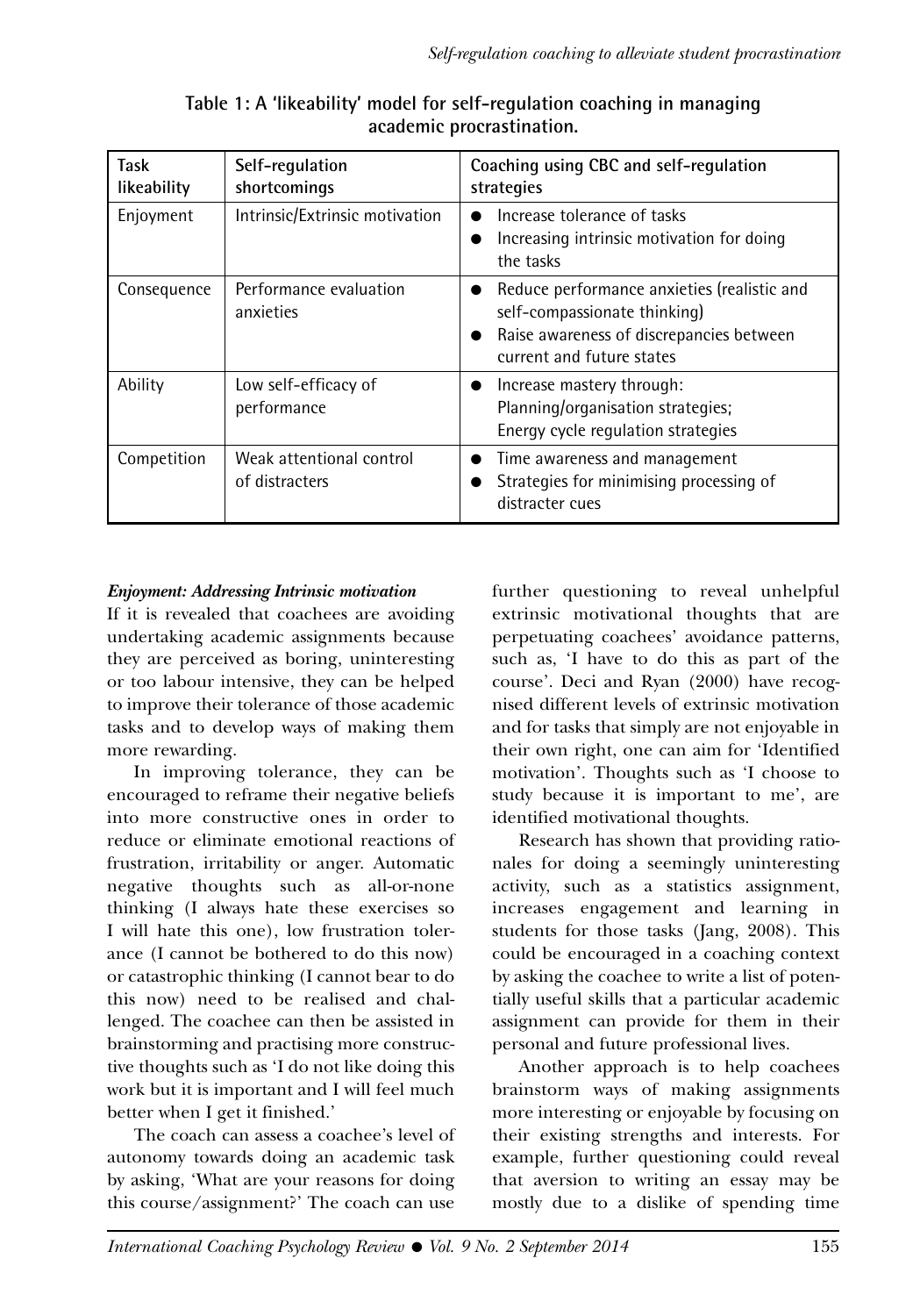sitting in a library or office. Perhaps this individual could think about planning her study routine in ways that are more in tune with her natural preferences, for example, cycling to the park to read a journal article outdoors or audio-recording her ideas before writing them to reduce the overall period of writing. Visual-spatial thinkers could be helped to use non-verbal approaches to planning assignments such as mind mapping (Buzan and Buzan, 1996).

#### **Consequence cognitions: Managing performance evaluation anxieties**

For the performance-avoidant student who is overly concerned with being evaluated, they are likely to have an aversion to doing tasks that get graded. They will show performance anxiety that is tied to ruminating thoughts about the social consequences of failing (Everyone will think I am a failure), selfcritical judgements for being less than perfect (If I do not get a first grade, I am useless) and/or beliefs about not being able to cope with the consequences (If I pass this test, I will be expected to pass the harder one). The initial aim here is to help coachees become aware of how their exaggerated negative appraisal is influencing their anxiety levels, health and overall performance. The self-regulatory goals will involve developing more realistic ways of thinking about their assignments.

The SPACE model (Edgerton & Palmer, 2005) is particularly useful with this kind of procrastinating student because it can be used to compare what a person is thinking, feeling and doing when they imagine a deadline that is a long way off compared with their reactions when the deadline becomes imminent. It can also be a good idea to conduct a few models with the coachee to identify the changes in his/her reactions over different points in time between an assignment being set and the deadline. Raising awareness of how patterns change over time can be very revealing. For example, they can see how deadline distant thoughts lead to procrastination behaviour, whereas deadline imminent catastrophic beliefs, such as 'I can't stand it, as this has to be finished today', elevate anxiety levels and the tendency to cram in poor quality work. Coachees can also become aware of how this pattern is affecting their health by noticing changes in their body. Perhaps deadline distant reactions lead to 'butterflies' in the stomach, whereas close to deadline reactions lead to more serious physical effects such as headaches, stomach cramps and poor sleeping patterns.

Socratic questions are recommended here to provoke insightful thinking to help the coachee move forward. They encourage coachees to question the rationality, evidence and utility of their negative beliefs. Examples are, 'How does failing this exam make you a complete failure?' 'Might you be exaggerating the importance of your concerns?' or 'Is your belief helping you achieve your goals?' The homework for this student would be to practise using more constructive thoughts in various contexts where they are prone to being performance-avoidant.

Recent research is pointing to the relationship between procrastination and selfcompassion (Sirois, 2013). Therefore, this coachee could benefit from practising coaching tools for developing self-acceptance (Palmer, 1997) and learning to appreciate a more realistic view of pursuing excellence over perfection. Practising Mindfulness could also be a way that coachees may be shown to increase their levels of selfcompassion (Birnie, Speca & Carlson, 2010). Mindfulness can also be important for lowering stress (Brown & Ryan, 2003) and permits non-judgmental awareness of discrepancies between current and desired future states that can increase persistence (Evans, Baer & Segerstrom, 2009).

#### **Ability: Increasing self-efficacy**

Student coachees may express various emotions if they lack confidence in their ability to complete assignments: They may be frustrated, angry and/or fearful. Again, exploring the cognitions, particularly those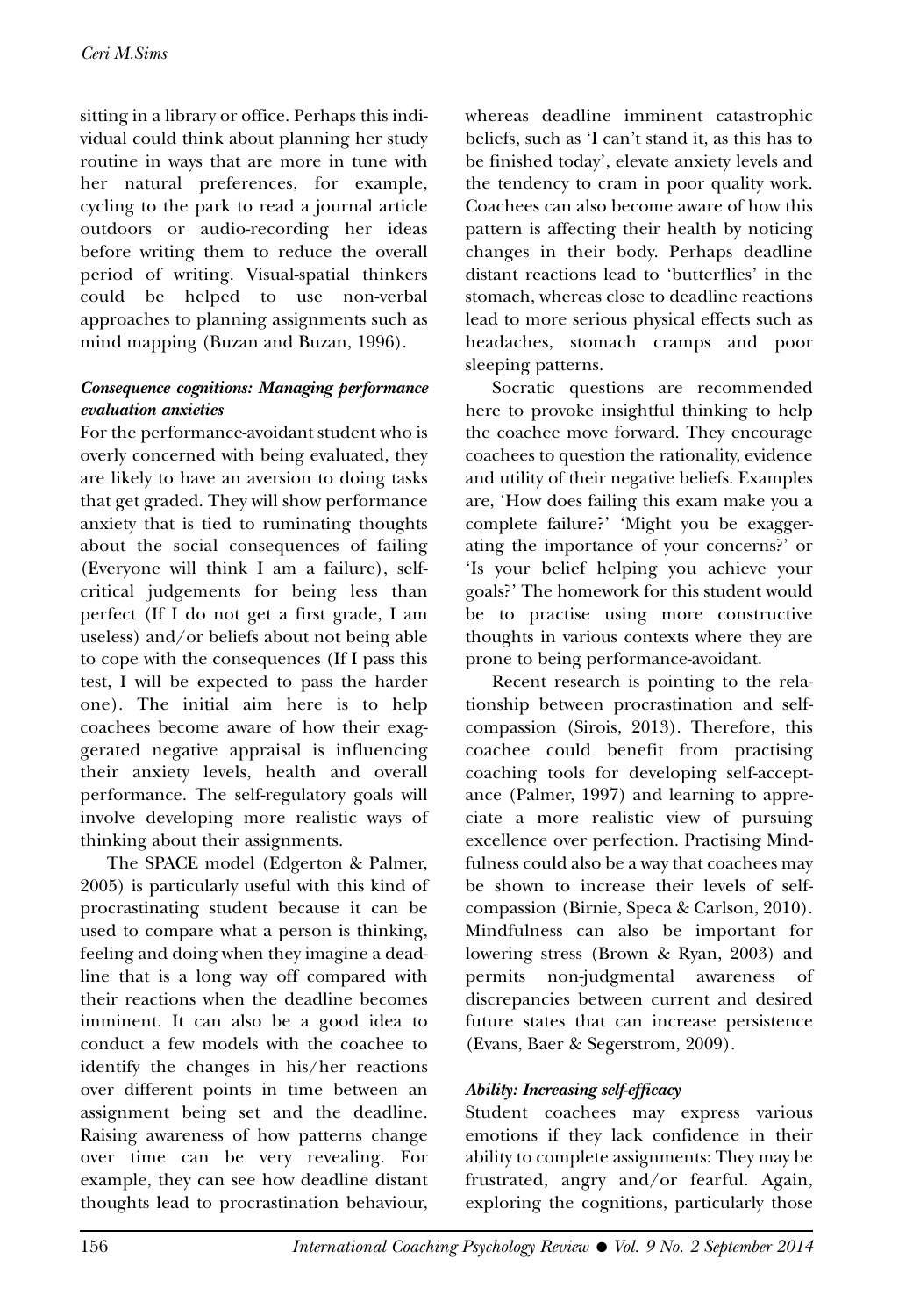relating to judgments they have about themselves, should clarify the reasons for low selfefficacy beliefs leading to procrastination tendencies. Coaching strategies can then be selected that focus on those areas that are providing obstacles to feeling competent about a task. The aim is to increase the coachee's sense of mastery (Bandura, 1997) through identifying efficacy concerns and guiding them to handle those particular obstacles as action plans. Setting 'implementation intentions': goals that specify when, where and how the task is to be performed, have been shown to reduce procrastination (Owens, Bowman & Dill, 2008); and low selfefficacy procrastinators are likely to make important mastery gains from using coaching tools that encourage this.

Lacking self-efficacy for this coachee could be related to poor planning and organisational abilities. People will procrastinate less if they are thinking about difficult tasks on a more specific and concrete level (McCrea et al., 2008). Breaking a large task down into manageable sub-goals is shown to increase mastery by providing incremental goals that can be achieved (Bandura & Schunk, 1981). Procrastination has been shown to reduce when an academic task is sub-divided into a number of specific proximal goals, such as the daily writing of goals or regular quizzes (Tuckman, 1998; Wesp, 1986).

If the student expresses study detachment thoughts along with signs of being overly stressed and exhausted, the coach can explore whether overwhelming feelings of an inability to cope with workload are potentiating his/her problems. It is useful in this situation to steer the coaching dialogue to raise awareness of how time is being spent, and to realistically estimate the most efficient ways of spending it. Questions to be asked here are 'What time of day are you more alert?' and 'Which tasks can you leave to times of the day when you are not at your best?' Some research has shown that procrastination relates to circadian rhythms, with late evening owls being more vulnerable

than early rising larks (Hess, Sherman & Goodman, 2000). A useful homework tool is to track performance graphically from plus five to minus five every hour over the course of a day to identify one's energy cycle (Hindle, 1998). The aim here is to examine how the student's typical dietary, and possibly exercise routine fits with energy levels across a typical day? Any negative signs, such as energy dips after eating a heavy lunch, for example, could be action planned into experimenting with changes in diet and/or mealtimes. Does the student coachee prefer to work for long periods of uninterrupted concentration or does s/he prefer regular tea breaks and shorter bursts of study? The role of the coach here is to facilitate coachees in recognising which patterns are peculiar to them for planning work timetables to complement their own natural tendencies, whilst also recognising ways of changing certain unhelpful daily habits to optimise the resources they can give to their studies.

Ultimately, for students facing multiple demands on their time, the toughest challenge may be to select which activities really do have to change. Can the student expect to achieve a good degree whilst committing long hours to travelling and/or taking on a demanding job of work? What are the possibilities for converting to part-time or other more flexible modes of study? Can the student consider moving home, or transferring to a different university? These sorts of questions can be addressed for the procrastinator who believes that they are unable to cope with university life even after strategies have been implemented to make more efficient use of their energy cycle.

# **Competing tasks: Minimise distractibility**

If getting distracted by more enticing activities is a key problem, the emotional reaction here is likely to be the relative pleasure gained from choosing the distracting pastime over doing the academic task. CBC can be used to enable coachees to see the difference between their reactions when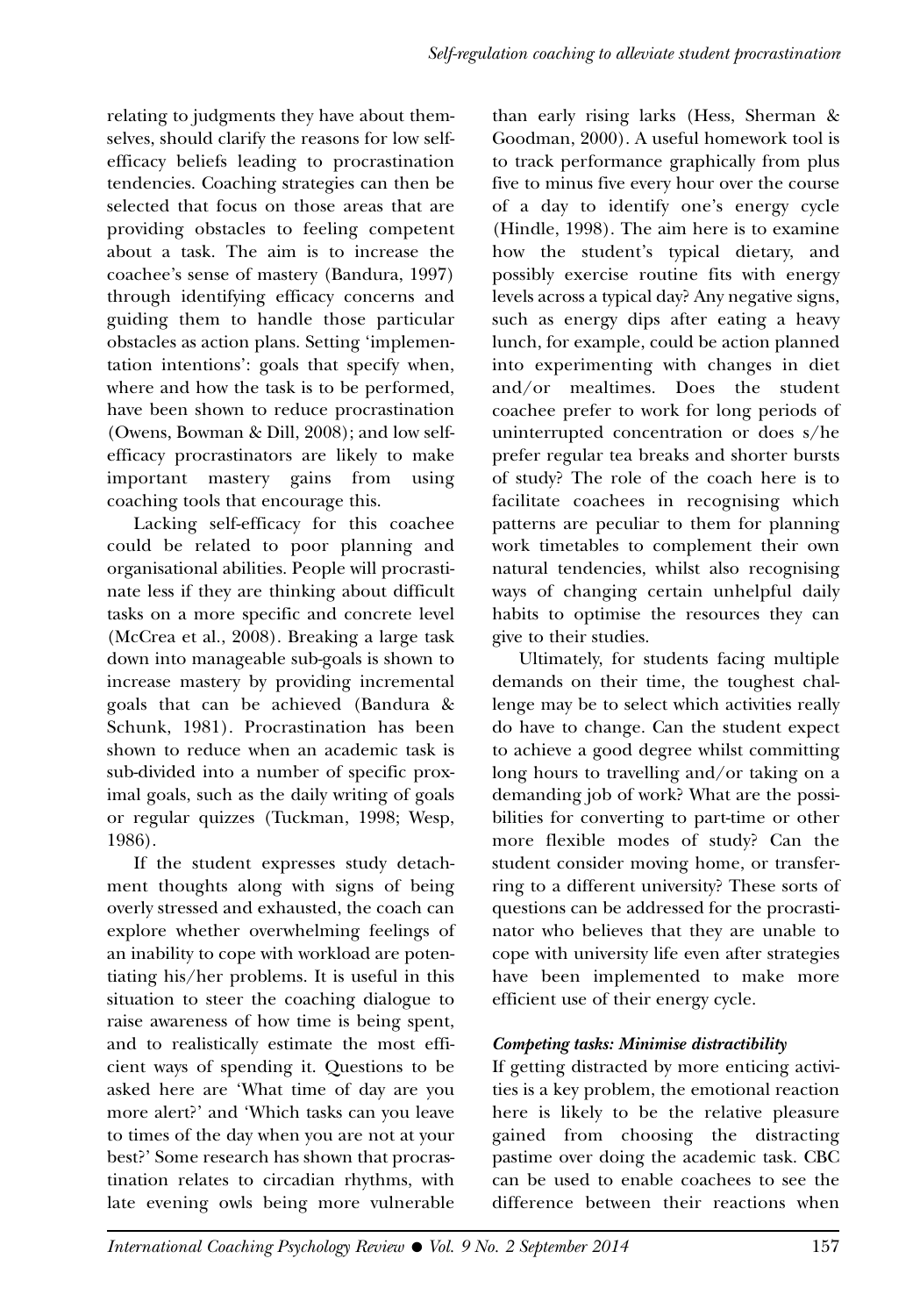imagining carrying out their usual distraction activities (for example, talking to friends, online gaming) versus their reactions to imagining having to do the assignment instead. This can be useful for raising awareness, particularly for the impulsive procrastinator who is just doing things without giving much thought as to the reasons for those behaviours.

Neenan (2008) discusses the 'discomfort disturbance' beliefs of procrastinators who are 'dreamers'. Typical beliefs here are, 'I shouldn't have to work hard to fulfill my dreams'. Therefore, if the coachee expresses reactionary emotions to the thought of being made to undertake the task, they can be shown how angry thoughts are interfering with their ability to shun distractions.

In one study, procrastination was found to be negatively related to the use of time management strategies, conceptualised as the setting of goals and priorities (Lay & Schouwenburg, 1993). Therefore, distracted procrastinators may benefit greatly from completing a weekly (or longer) time-log as homework, in order to capture a detailed understanding of how their time is being spent. One might expect an impulsive procrastinator to be wasting time on things that are more accessible and pleasurable to do rather than getting on with the academic assignment.

To minimise distraction, coaching can support new strategies so that the individual either fails to encode competing cues or limits their processing so that they are not fully valued. Coaching dialogue can encourage coachees to identify the distracting cues diverting them and to brainstorm ways of minimising and/or replacing them. An easily distracted student can be helped to create a 'work space' that decreases the cues for distraction: to put the telephone onto voicemail and to limit opening emails to twice a day, for example. Burka and Yuen (2008) call this 'going on a low-information diet (p.226)' and they provide good advice for questioning whether a person really needs to check their 'eclutter', such as emails and news reports several times daily.

It is likely that students who are susceptible to distraction will also need to commit themselves to a reasonable degree of discipline. However, coaching goals are best aimed at reshuffling and prioritising social engagements and events rather than cancelling them altogether. 'Relatedness' has been recognised as a basic psychological need (Deci & Ryan, 2000). In fact, daily fluctuations in emotional well-being are accounted for by levels of satisfaction with activities that involve feeling understood and appreciated, having meaningful conversations, hanging out with others and doing fun things with them (Reis et al., 2000). The coachee can search for ways of finding a balance between making time for academic study and time for doing those valuable social activities that allow the individual to enjoy a fulfilling and happy life.

#### **Conclusion**

One procrastination writer made the claim that 'Procrastination is the college student's eternal bedfellow' (Greenberg, 2010, p.79). The current paper discusses how the underlying processes that potentiate procrastination behaviour can be both recognised and alleviated through self-regulation coaching. A self-regulation coaching framework is an efficient way to address the four kinds of rash task likeability decisions that lead a person to habitually put things off. It allows a personal pattern to be both recognised and targeted in the goal of procrastination management.

Persisting with changes to a mood changing habit such as procrastination is likely to require considerable willpower. Therefore, it is important that coachees are helped to establish a long-term mindset before they walk away. Dryden (2000, cited in Neenan, 2008) provides examples of how a coach can support the coachee in developing an anti-procrastination outlook that enables lasting improvements once coaching goals have been achieved.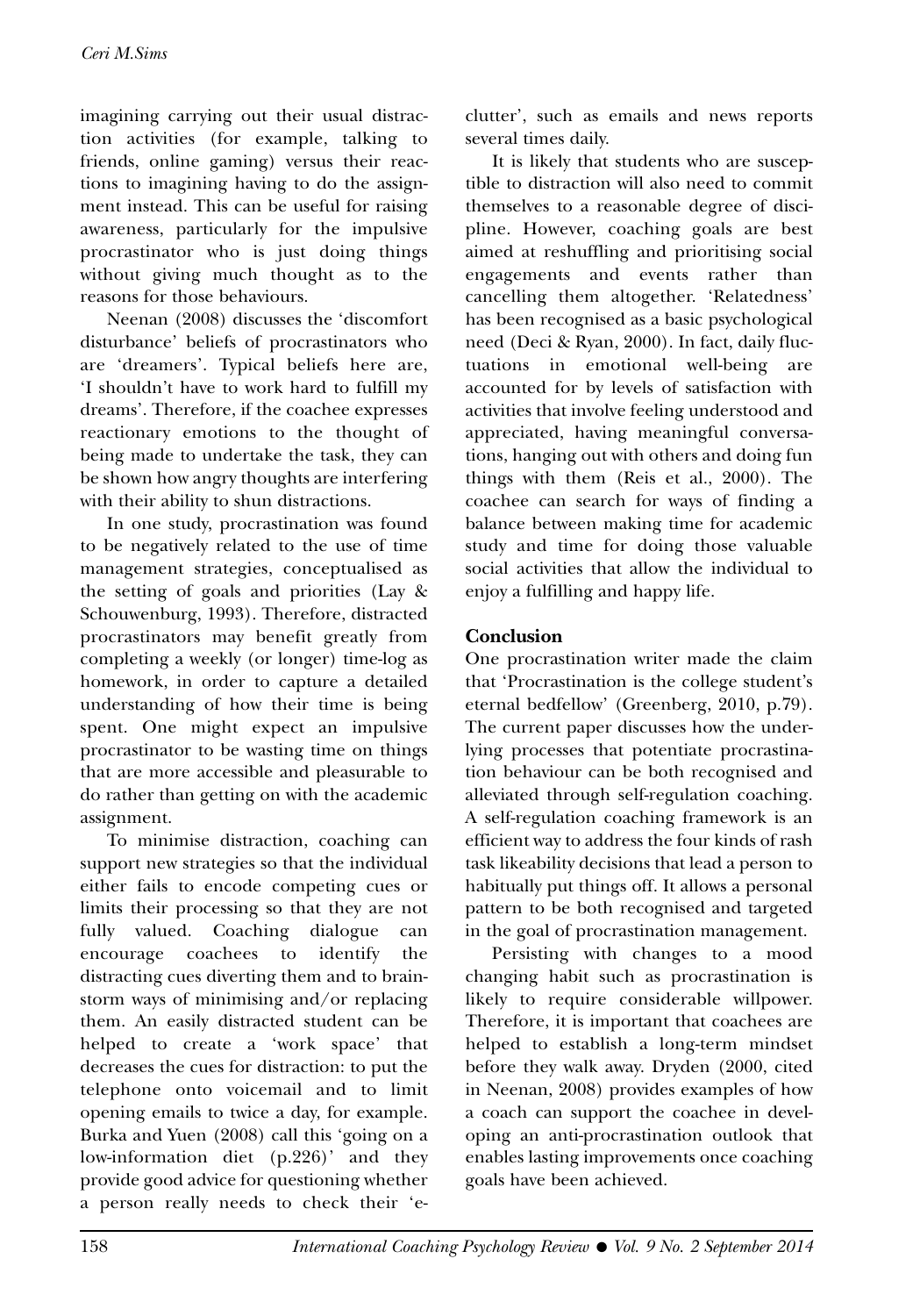Whilst scientific literature on procrastination has informed the formulation of the four-factor task likeability model discussed in this paper (Enjoyment, Consequence, Ability, Competition), it would be useful to have further evidence that these factors, either alone or in various combinations, account for all examples of ineffectual procrastination behaviour. Moreover, evidence to support the efficacy of this selfregulation coaching approach for alleviating academic procrastination would help build a more solid foundation of its validity.

The self-regulation coaching model could be used to improve employee productivity or other kinds of important goals that people tend to postpone until it is too late, such as planning for retirement. However, this paper focuses on the widespread problem of academic procrastination. If it successfully helps a diversity of students to experience the benefits of proactive studying and persistence during those important years that are spent in education, such an intervention could prove to be invaluable.

# **References**

- Ainslie, G. (1975). Specious reward: A behavioral theory of impusiveness and impulse control. *Psychological Bulletin, 82*(4), 463–496.
- Alexander, E.S. & Onwuegbuzie, A.J. (2007). Academic procrastination and the role of hope as a coping strategy. *Personality and Individual differences, 42*(7), 1301–1310.
- Ariely, D. & Wertenbroch, K. (2002) Procrastination, deadlines and performance: Self-control by precommitment. *Psychological Science, 13*(3), 219–224.
- Bandura, A. (1997). *Self-efficacy: The exercise of control.* Worth Publishers.
- Bandura, A. (1982). Self-efficacy mechanism in human agency. *American Psychologist, 37*(2), 122–147.
- Bandura. A. & Schunk, D.H. (1981). Cultivating competence, self-efficacy and intrinsic interest through proximal self-motivation. *Journal of Personality & Social Psychology, 41*(3), 586–598.
- Barkley, R.A. (2001). The executive functions and selfregulation: An evolutionary neuropsychological perspective. *Neuropsychology Review, 11*(1), 1–29.

**Correspondence Dr Ceri M. Sims, CPsychol** Buckinghamshire New University, Faculty of Society and Health, High Wycombe Campus, Queen Alexandra Road, High Wycombe, Buckinghamshire HP11 2JZ. Email: Ceri.Sims@bucks.ac.uk

- Baumeister, R.F., Gailliot, M.G., DeWall, N. & Oaten, M. (2006). Self-regulation and personality: How interventions increase regulatory success, and how depletion moderates the effects of traits on behavior. *Journal of Personality, 74*(6), 1773–1802.
- Baumeister, R.F. & Heatherton, T.F. (1996). Selfregulation failure: An overview. *Psychological Inquiry, 7*(1), 1–15.
- Beswick, G., Rothblum, E.D. & Mann, L. (1988). Psychological antecedents of student procrastination. *Australian Psychologist, 23*(2), 207–217.
- Birnie, K., Speca, M. & Carlson, L.E. (2010). Exploring self-compassion and empathy in the context of mindfulness-based stress reduction (MBSR). *Stress and Health, 26*(5), 359–371.
- Bluckert, P. (2005). The similarities and differences between coaching and therapy. *Industrial & Commercial Training, 37*(2), 91–96.
- Blunt, A.K. & Pychyl, T.A. (2000). Task aversiveness and procrastination: A multi-dimensional approach to task aversiveness across stages of personal projects. *Personality and Individual Differences, 28*(1), 153–167.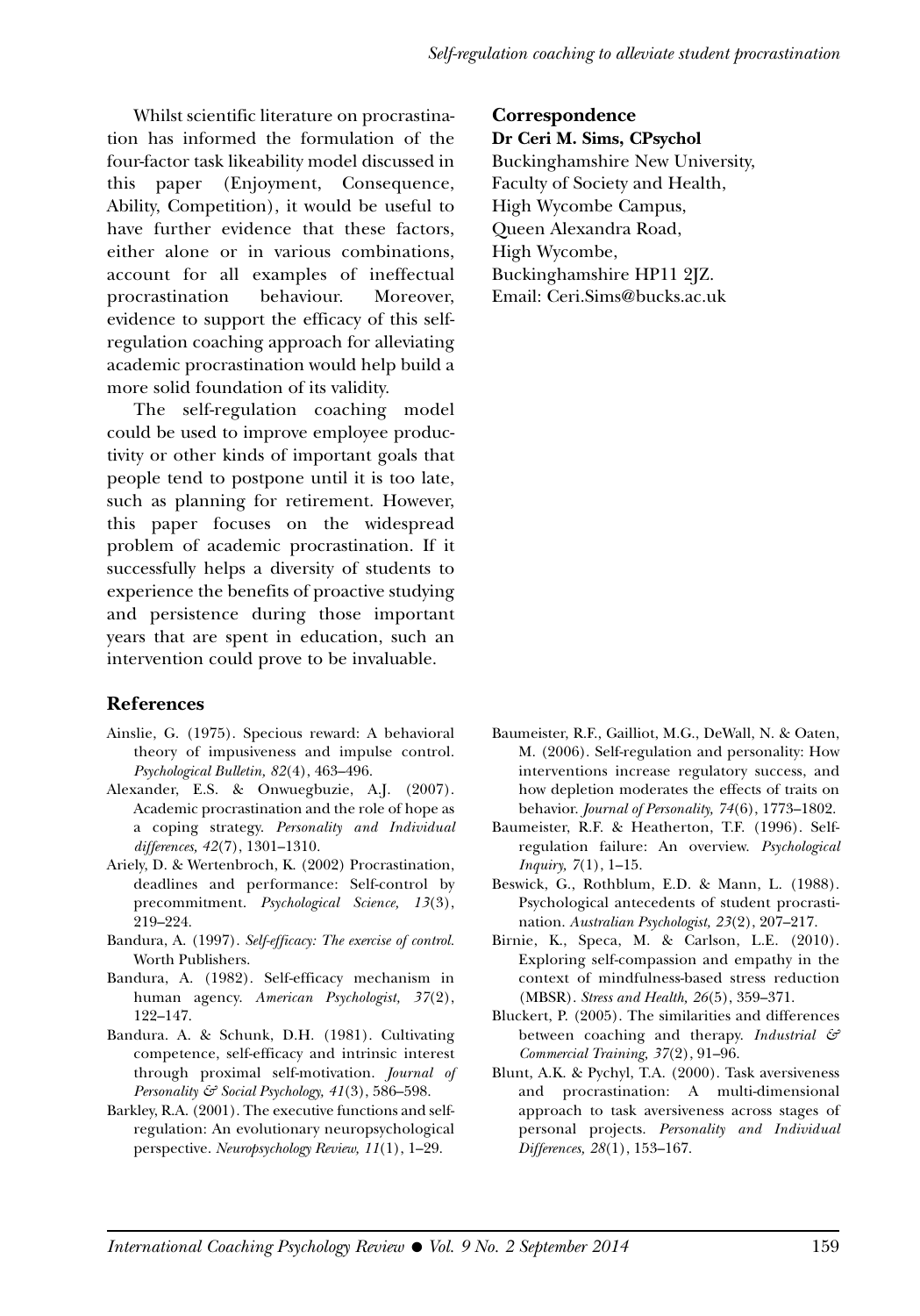- Bresó, E., Salanova, M. & Schaufeli, W.B. (2007). In search of the 'third dimension' of burnout: Efficacy or inefficacy? *Applied Psychology, 56*(3), 460–478.
- Brown, K.W. & Ryan, R.M. (2003). The benefits of being present: Mindfulness and its role in psychological well-being. *Journal of Personality and Social Psychology, 84*(4), 822–848.
- Brownlow, S. & Reasinger, R.D. (2000). Putting off until tomorrow what is better done today: Academic procrastination as a function of motivation towards college work. *Journal of Social Behavior & Personality, 15*(5), 15–34.
- Bui, K.V.T. (2002). First generation college students at a four-year university: Background characteristics, reasons for pursuing higher education, and first year experiences. *College Student Journal, 36*(1), 3–11.
- Burka, J.B. & Yuen, L.M. (2008). *Procrastination: Why you do it, what to do about it now.* Boston, MA: Da Capo Press.
- Burns, L.R., Dittman, K., Nguyen, N.L. & Mitchelson, J.K. (2000). Academic procrastination, perfectionism, and control: Associations with vigilant and avoidant coping. *Journal of Social Behaviour & Personality, 15*(5), 35–46.
- Buzan, T. & Buzan, B. (1996). *The Mind Map Book: How to use radiant thinking to maximise your brain's untapped potential.* New York: Plume.
- Cameron, J. & Pierce, W.P. (1994). Reinforcement, reward, and intrinsic motivation: A meta-analysis. *Review of Educational Research, 63*(3), 363–423.
- Chow, H.P.H. (2011). Procrastination among undergraduate students: Effects of emotional intelligence, school life, self-evaluation, and selfefficacy. *Alberta Journal of Educational Research, 57*(2), 234–240.
- Chu, C. & Choi, J.N. (2005). Rethinking procrastination: Positive effects of 'Active' procrastination behavior on attitudes and performance. *The Journal of Social Psychology, 145*(3), 245–247.
- Corkin, D.M., Yu, S.L. & Lindt, S.F. (2011). Comparing active delay and procrastination from a self-regulated learning perspective. *Learning & Individual Differences, 21*(5), 602–606.
- Csikszentmihalyi, M. (1990). *Flow: The psychology of optimal experience.* New York: Harper & Row.
- Day, V., Mensink, D. & O'Sullivan, M. (2000). Patterns of academic procrastination. *Journal of College Reading & Learning, 30*(2), 120–134.
- Deci, E.L. & Ryan, R.M. (2000). The 'What' and 'Why' of goal pursuits: Human needs and selfdetermination of behaviour. *Psychological Inquiry: An International Journal for the Advancement of Psychological Theory, 11*(4), 227–268.
- Deci, E.L., Vallerand, R.J., Pelletier, L.G. & Ryan, R.M. (1991). Motivation and education: The selfdetermination perspective. *Educational Psychologist, 26*(3–4), 325–346
- Dempster, F.N. & Farris, R. (1990). The spacing effect: Research and practice. *Journal of Research & Development in Education, 23*(2), 97–101.
- Dietz, F., Hofer, M. & Fries, S. (2007). Individual values, learning routines and academic procrastination. *British Journal of Educational Psychology, 77*(4), 893–906.
- Dewitte, S. & Schouwenberg, H. (2002). Procrastination, temptations, and incentives: The struggle between the present and the future in procrastinators and the punctual. *European Journal of Personality, 16*(6), 469–489.
- Edgerton, N. & Palmer, S. (2005). SPACE: A psychological model for use within cognitive behavioural coaching, therapy and stress management. *The Coaching Psychologist, 1*(2), 25–31.
- Ellis, A. (1977). Rational-emotive therapy: Research data that supports the clinical and personality hypotheses of RET and other modes of cognitivebehavior therapy. *The Counseling Psychologist, 7*(1), 2–42.
- Ellis, A. & Knaus, W.J. (1977). *Overcoming procrastination: Or how to think and act rationally in spite of life's inevitable hassles.* New York: Institute for Rational Living.
- Evans, D.R., Baer, R.A. & Segerstrom, S.C. (2009). The effects of mindfulness and self-consciousness on persistence. *Personality and Individual Differences, 47*(4), 379–382.
- Fee, R.L. & Tangney, J.P. (2000). Procrastination: A means of avoiding shame or guilt? *Journal of Social Behavior & Personality, 15*(5), 167–184.
- Fernie, B. A. & Spada, M.M. (2008). Metacognitions about procrastination: A preliminary investigation. *Behavioural & Cognitive Psychotherapy, 36*(3), 359–364.
- Ferrari, J. R. (2001). Procrastination as self-regulation failure of performance: Effects of cognitive load, self-awareness, and time limits on 'working best under pressure'. *European Journal of Personality, 15*(5), 391–406.
- Ferrari, J.R. & Emmons, R.A. (1995). Methods of procrastinations and their relation to self-control and self-reinforcement: An exploratory study. *Journal of Social Behavior & Personality, 10*(1), 135–142.
- Ferrari, J.R., Johnson, J.L. & McCown, W.G. (1995). *Procrastination and task avoidance: Theory, research, and treatment* (Chapters 7–9). New York: Plenum.
- Ferrari, J.R., O'Callaghan, J. & Newbegin, I. (2005). Prevalence of procrastination in the United States, United Kingdom, and Australia: Arousal and avoidance delays among adults. *North American Journal of Psychology, 7*(1), 1–6.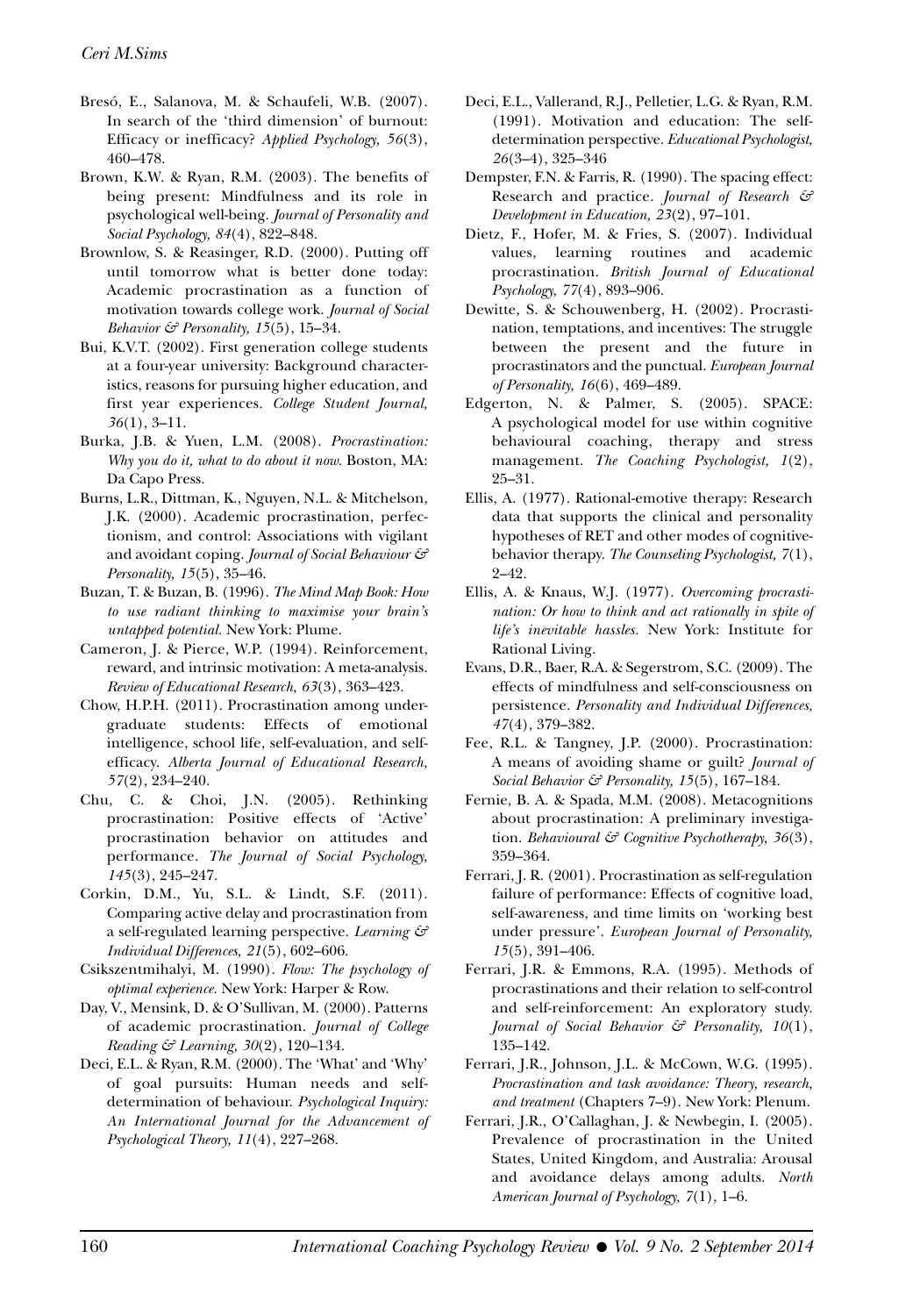- Ferrari, J.R., Parker, J.T. & Ware, C.B. (1992). Academic procrastination: Personality correlates with Myers-Briggs types, self-efficacy, and academic locus of control. *Journal of Social Behavior & Personality, 7*(3), 495–502.
- Ferrari, J.R. & Tice, D.M. (2000). Procrastination as a self-handicap for men and women: A task avoidance strategy in a laboratory setting. *Journal of Research in Personality, 34*(1), 73–83.
- Flett, G.L., Blankstein, K.R., Hewitt, P.L. & Koledin, S. (1992). Components of perfectionism and procrastination in college students. Social *Behavior and Personality: An International Journal 20*(2), 85–94.
- Flett, G.L., Hewitt, P.L. & Martin, T.R. (1995). Dimensions of perfectionism and procrastination. In J.R. Ferrari, J.L. Johnson & W.G. McCown (Eds.), *Procrastination and task avoidance: Theory, research and treatment* (pp.113–116). New York: Plenum.
- Gevers, J., Mohammed, S. & Baytalskaya, N. (in press). The conceptualisation and measurement of pacing styles. *Applied Psychology: An International Review.*
- Grant, A.M. (2003). The impact of life coaching on goal attainment, metacognition and mental health. *Social Behavior & Personality: An International Journal, 31*(3), 253–263.
- Grant, A.M. (2006). A personal perspective on professional coaching and the development of coaching psychology. *International Coaching Psychology Review, 1*(1), 12–22.
- Greenberg, J. (2010). Procrastination: The college student's eternal bedfellow. In K. Panchanathan (Ed.), *The science of fiction: Evolutionary explanations of hypothetical human behavior. Volume 2* (pp.73–82). Los Angeles: University of California.
- Gröpel, P. & Steel, P. (2008). A mega-trial investigation of goal setting, interest enhancement and energy on procrastination. *Personality & Individual Differences, 45*(5), 406–411.
- Harrington, N. (2005). It's too difficult! Frustration intolerance beliefs and procrastination. *Personality & Individual Differences, 39*(5), 873–883.
- Haycock, L.A. (1993). The cognitive mediation of procrastination: An investigation of the relationship between procrastination and selfefficacy beliefs. (Doctoral dissertation, University of Minnesota). *Dissertation Abstracts International, 54*(4–B), 2261.
- Haycock, L.A., McCarthy, P.M. & Skay, C.L. (1998). Procrastination in college students: The role of self-efficacy and anxiety. *Journal of Counseling & Development, 76*(3), 317–324.
- Hedin, B. (2013, May). Teaching procrastination: A way of helping students to improve their study habits. *Project and Conference Reports, Genombrottet, LTH.*
- Henderlong, J. & Lepper, M.R. (2002). The effects of praise of children's intrinsic motivation: A review and synthesis. *Psychological Bulletin, 128*(5), 774–795.
- Hess, B., Sherman, M.F. & Goodman, M. (2000). Eveningness predicts academic procrastination: The mediating role of neuroticism. *Journal of Social Behavior & Personality, 15*(5), 61–74.
- Higgins, E.T. (1987). Self-discrepancy: A theory relating self and affect. *Psychological Review, 94*(3), 319–340.
- Hindle, T (1998). *Manage your time.* London: Dorling Kindersley.
- Howell, A.J. & Watson, D.C. (2007). Procrastination: Associations with achievement role orientation and learning strategies. *Personality & Individual Differences, 43*(1), 167–178.
- Jang, H. (2008). Supporting students' motivation, engagement, and learning during an uninteresting activity. *Journal of Educational Psychology, 100*(4), 798–811
- Janssen, T. & Carton, J.S. (1999). The effects of locus of control and task difficulty on procrastination. *The Journal of Genetic Psychology: Research & Theory on Human Development, 160*(4), 436–442.
- Johnson, J.L. & Bloom, A.M. (1995). An analysis of the contribution of the five factors of personality to variance in academic procrastination. *Personality & Individual Differences, 18*(1), 127–133.
- Kachgal, M.M., Hansen, L.S. & Nutter, K.J. (2001). Academic procrastination prevention/intervention: Strategies and recommendations. *Journal of Developmental Education, 25*(1), 14–24.
- Karas, D. & Spada, M.M. (2009). Brief cognitivebehavioural coaching for procrastination: A case series. *Coaching: An International Journal of Theory, Research and Practice 2*(1), 44–53.
- Kearns, H., Forbes, A., Gardiner, M. & Marshall, K. (2008). When a high distinction isn't good enough: A review of perfectionism and selfhandicapping. *Australian Educational Researcher, 35*(3), 21–36.
- Keyes, C.L. (2002). The mental health continuum: From languishing to flourishing in life. *Journal of Health and Social Behavior*, 207–222.
- Kim, E. & Seo, E.H. (2013). The relationship of flow and self-regulated learning to active procrastination. *Social Behavior & Personality: An International Journal, 41*(7), 1099–1114.
- Kirschner, P.A. & Karpinski, A.C. (2010). Facebook® and academic performance. *Computers in Human Behavior, 26*(6), 1237–1245.
- Klassen, R.M., Krawchuk, L.L. & Rajani, S. (2008). Academic procrastination of undergraduates: Low self-efficacy to self-regulate predicts higher levels of procrastination. *Contemporary Educational Psychology, 33*(4), 915–931.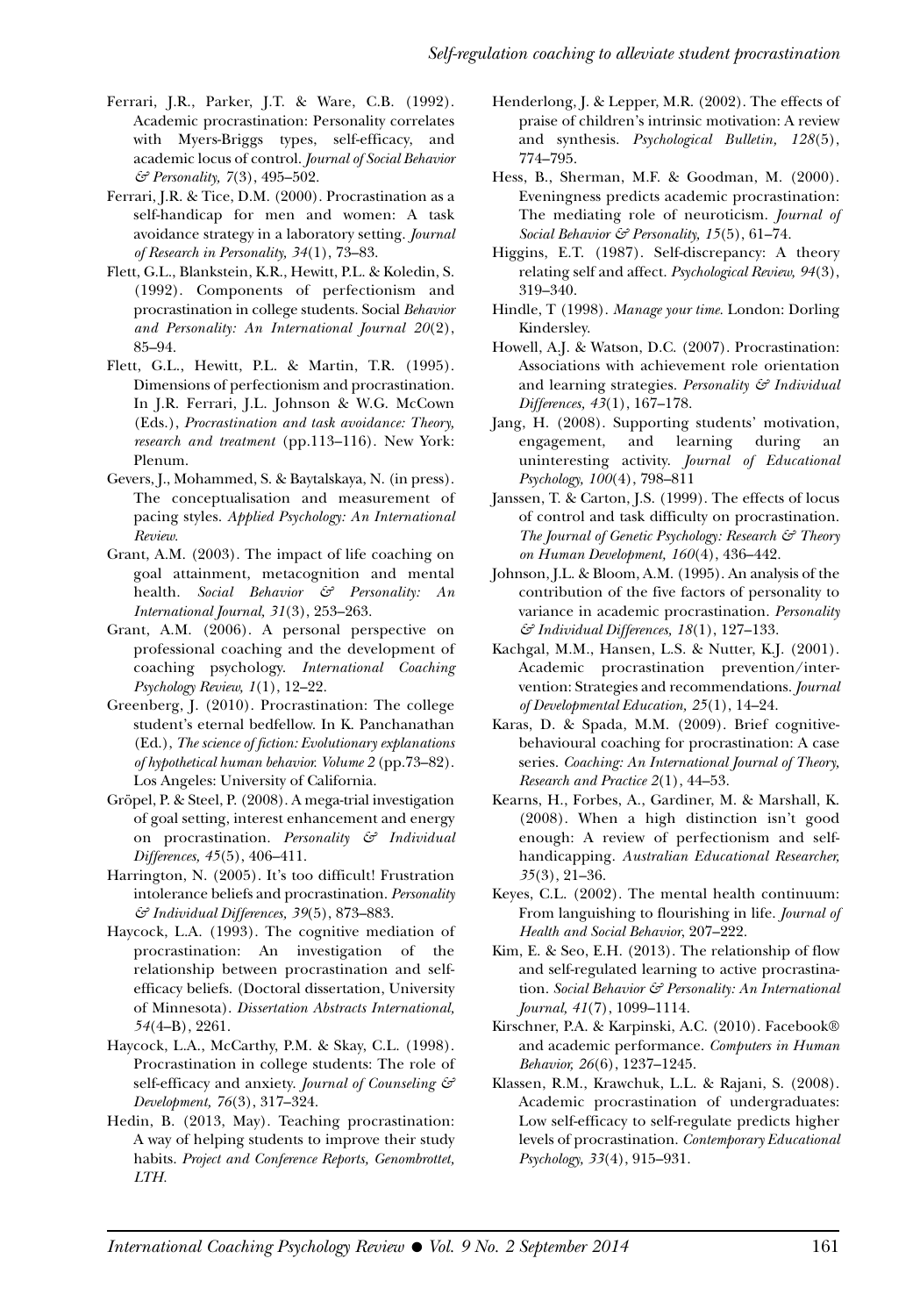- Klassen, R.M., Krawchuk, L.L., Lynch, S.L. & Rajani, S. (2008). Procrastination and motivation of undergraduates with learning disabilities: A mixed-methods inquiry. *Learning Disabilities Research & Practice, 23*(3), 137–147.
- Lay, C.H. (1986). At last, my research article on procrastination. *Journal of Research in Personality, 20*(4), 474–495.
- Lay, C.H. (1992). Trait procrastination and the perception of person-task characteristics. *Journal of Social Behavior & Personality, 7*(3), 483–494.
- Lay, C.H. & Schouwenburg, H.C. (1993). Trait procrastination, time management, and academic behavior. *Journal of Social Behavior & Personality, 8*(4), 647–662.
- Lay, C. & Silverman, S. (1996). Trait procrastination, anxiety, and dilatory behavior. *Personality & Individual Differences, 21*(1), 61–67.
- Lee, D.G., Kelly, K.R. & Edwards, J.K. (2006). A closer look at the relationships among trait procrastination, neuroticism, and conscientiousness. *Personality & Individual Differences, 40*(1), 27–37.
- Martin, T.R., Flett, G.L., Hewitt, P.L., Krames, L. & Szanto, G. (1996). Personality correlates of depression and health symptoms: A test of a selfregulation model. *Journal of Research in Personality, 30*(2), 264–277.
- McCown, W., Petzel, T. & Rupert, P. (1987). An experimental study of some hypothesised behaviors and personality variables of college student procrastinators. *Personality & Individual Differences, 8*(6), 781–786.
- McCrae, R.R. & Costa, P.T. (1987). Validation of the Five-Factor Model of Personality across instruments and observers. *Journal of Personality and Social Psychology, 52*(1), 81–90.
- McCrea, S.M., Liberman, N., Trope, Y. & Sherman, S.J. (2008). Construal level and procrastination. *Psychological Science, 19*(12), 1308–1314.
- Micek, L. (1982). Some problems of selfautoregulation of volitional processes in university students from the point of view of their mental health. *Sbornik Praci Filosoficke Fakulty Brnenske University, 31*(17), 51–70.
- Milgram, N.A., Dangour, W. & Ravi, A. (1992). Situational and personal determinants of academic procrastination. *The Journal of General Psychology, 119*(2), 123–133.
- Milgram, N., Marshevsky, S. & Sadeh, C. (1995). Correlates of academic procrastination: Discomfort, task aversiveness, and task capability. *The Journal of Psychology, 129*(2), 145–155.
- Milgram, N.N. & Tenne, R. (2000). Personality correlates of decisional and task avoidant procrastination. *European Journal of Personality, 14*(2), 141–156.
- Muraven, M., Baumeister, R.F. & Tice, D.M. (1999). Longitudinal improvement of self-regulation through practice: Building self-control strength through repeated exercise. *The Journal of Social Psychology, 139*(4), 446–457.
- Neenan, M. (2008). Tackling procrastination: An REBT perspective for coaches. *Journal of Rational-Emotive & Cognitive-Behavior Therapy, 26*(1), 53–62.
- Neenan, M. & Dryden, W. (2002). *Life coaching: A cognitive-behavioural approach.* Hove: Brunner-Routledge.
- O'Brien, W.K. (2002). *Applying the transtheoretical model to academic procrastination.* Unpublished doctoral dissertation, University of Houston.
- Onwuegbuzie, A.J. (2000). Academic procrastinators and perfectionistic tendencies among graduate students. *Journal of Social Behavior & Personality, 15*(5), 103–109.
- Onwuegbuzie, A.J. & Jiao, Q.G. (2000). I'll go to the library later: The relationship between academic procrastination and library anxiety. *College & Research Libraries, 61*(1), 45–54.
- Orellana-Damacela, L.E., Tindale, R.S. & Suárez-Balcázar, Y. (2000). Decisional and behavioral procrastination: How they relate to selfdiscrepancies. *Journal of Social Behavior & Personality, 15*(5), 225–238.
- Owens, S.G., Bowman, C.G. & Dill, C.A. (2008). Overcoming procrastination: The effect of implementation intentions. *Journal of Applied Social Psychology, 38*(2), 366–384.
- Palmer, S. (1997). Self-acceptance: Concept, techniques and interventions. *The Rational Emotive Behaviour Therapist, 4*(2), 4–30.
- Patall, E.A., Cooper, H. & Robinson, J.C. (2008). The effects of choice on intrinsic motivation and related outcomes: A meta-analysis of research findings. *Psychological Bulletin, 134*(2), 270–300.
- Paulsen, M.B. & St John, E.P. (2002). Social class and college costs: Examining the financial nexus between college choice and persistence. *The Journal of Higher Education, 73*(2), 189–236.
- Perrin, C.J., Miller, N., Haberlin, A.T., Ivy, J.W., Meindl, J.N. & Neef, N.A. (2011). Measuring and reducing college students' procrastination. *Journal of Applied Behavior Analysis, 44*(3), 463–474.
- Pintrich, P.R. (2000). Multiple goals, multiple pathways: The role of goal orientation in learning and achievement. *Journal of Educational Psychology, 92*(3), 544.
- Pintrich, P.R. & De Groot, E.V. (1990). Motivational and self-regulated learning components of classroom academic performance. *Journal of Educational Psychology, 82*(1), 33–40.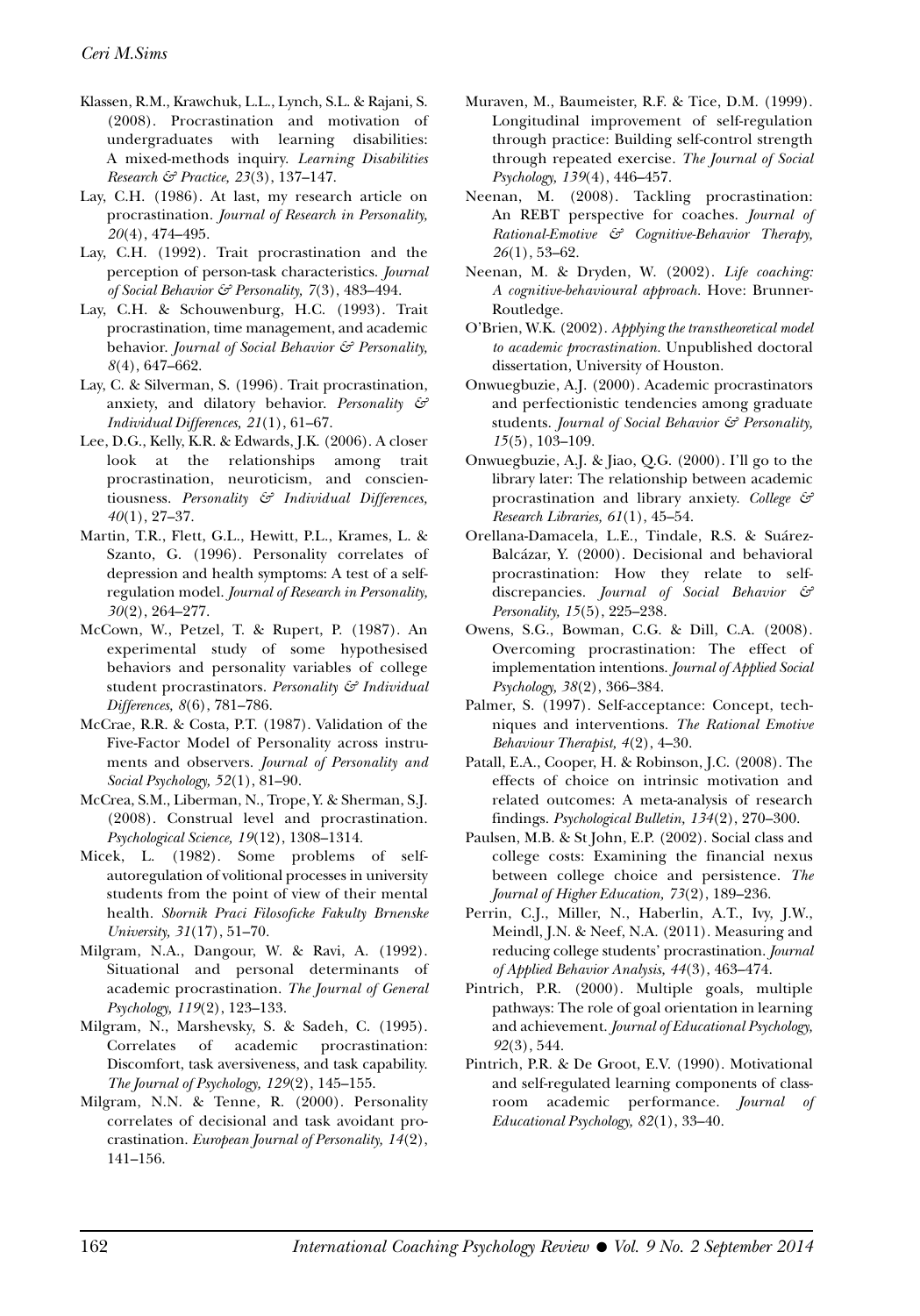- Pintrich, P.R., Smith, D.A., Garcia, T. & McKeachie, W.J. (1991). *A manual for the use of the Motivated Strategies for Learning Questionnaire (MSLQ).* National Center for Research to Improve Postsecondary Teaching and Learning. Ann Arbor: University of Michigan.
- Pychyl, T.A. (2009). Increasing emotional intelligence, decreasing procrastination. *Psychology Today* (14 April).
- Pychyl, T.A., Morin, R.W. & Salmon, B.R. (2001). Procrastination and the planning fallacy: An examination of the study habits of university students. *Journal of Social Behavior and Personality, 15*(5), 135–150.
- Rabin, L.A., Fogel, J. & Nutter-Upham, K.E. (2011). Academic procrastination in college students: The role of self-reported executive function. *Journal of Clinical & Experimental Neuropsychology, 33*(3), 344–357.
- Rakes, G.C. & Dunn, K.E. (2010). The impact of online graduate students' motivation and selfregulation on academic procrastination. *Journal of Interactive Online Learning, 9*(1), 78–93.
- Reis, H.T., Sheldon, K.M., Gable, S.L., Roscoe, J. & Ryan, R.M. (2000). Daily well-being: The role of autonomy, competence, and relatedness. *Personality and Social Psychology Bulletin, 26*(4), 419–435.
- Rhodewalt, F. & Vohs, K.D. (2005). Defensive strategies, motivation, and the self: A selfregulatory process view. In A.J. Elliot & C.S. Dweck (Eds.), *Handbook of competence and motivation* (pp.548–565). New York: Guilford Press..
- Rice, K.G., Richardson, C.M. & Clark, D. (2012). Perfectionism, procrastination, and psychological distress. *Journal of Counseling Psychology, 59*(2), 288–302.
- Rorer, L.G. (1983). 'Deep' RET: A reformulation of some psychodynamic explanations of procrastination. *Cognitive Therapy and Research, 7*(1), 1–9.
- Roth, R.M., Randolph, J.J., Koven, N.S. & Isquith, P.K. (2006). Neural substrates of executive functions: Insights from functional neuroimaging. *Focus on Neuropsychology Research*, 1–36.
- Rothblum, E.D., Solomon, L.J. & Murakami, J. (1986). Affective, cognitive, and behavioral differences between high and low procrastinators. *Journal of Counseling Psychology, 33*(4), 387.
- Saddler, C.D. & Buley, J. (1999). Predictors of academic procrastination in college students. *Psychological Reports, 84*(2), 686–688.
- Saddler, C.D. & Sacks, L.A. (1993). Multidimensional perfectionism and academic procrastination: Relationships with depression in university students. *Psychological Reports, 73*(3), 863–871.
- Schaufeli, W.B., Martínez, I.M., Pinto, A.M., Salanova, M. & Bakker, A.B. (2002). Burnout and engagement in university students A cross-national study. *Journal of Cross-cultural Psychology, 33*(5), 464–481.
- Schouwenburg, H.C. & Lay, C.H. (1995). Trait procrastination and the Big 5 factors of personality. *Personality and Individual Differences, 18*(4), 481–490.
- Schraw, G., Wadkins, T. & Olafson, L. (2007). Doing the things we do: A grounded theory of academic procrastination. *Journal of Educational Psychology, 99*(1), 12.
- Schunk, D.H. (1991). Self-efficacy and academic motivation. *Educational Psychologist, 26*(3–4), 207–231.
- Seo, E.H. (2008). Self-efficacy as a mediator in the relationship between self-oriented perfectionism and academic procrastination. *Social Behavior and Personality: An International Journal, 36*(6), 753–764.
- Senécal, C., Koestner, R. & Vallerand, R.J. (1995). Self-regulation and academic procrastination. *The Journal of Social Psychology, 135*(5), 607–619.
- Senécal, C., Lavoie, K. & Koestner, R. (1997). Trait and situational factors in procrastination: An interactional model. *Journal of Social Behavior & Personality, 14*(4), 889–903.
- Sirois, F.M. (2004). Procrastination and counterfactual thinking: Avoiding what might have been. *British Journal of Social Psychology, 43*(2), 269–286.
- Sirois, F.M. (2013). Procrastination and stress: Exploring the role of self-compassion. *Self and Identity* (ahead-of-print), 1–18.
- Sirois, F. & Pychyl, T. (2013). Procrastination and the priority of short-term mood regulation: Consequences for future self. *Social and Personality Psychology Compass, 7*(2), 115–127.
- Sirois, F.M. & Tosti, N. (2012). Lost in the moment? An investigation of procrastination, mindfulness, and well-being. *Journal of Rational-Emotive & Cognitive-Behavior Therapy, 30*(4), 237–248.
- Solomon, L. J. & Rothblum, E. D. (1984). Academic procrastination: Frequency and cognitivebehavioral correlates. *Journal of Counseling Psychology, 31*(4), 503.
- Stainton, M., Lay, C.H. & Flett, G.L. (2000). Trait procrastinators and behavior/trait-specific cognitions. *Journal of Social Behavior & Personality, 15*(5), 297–312.
- Steel, P. (2007). The nature of procrastination: A meta-analytic and theoretical review of quintessential self-regulatory failure. *Psychological Bulletin, 133*(1), 65–94.
- Stober, D.R. & Grant, A.M. (Eds.) (2006). *Evidencebased coaching handbook: Putting best practices to work for your clients.* John Wiley & Sons.
- Stöber, J. & Joormann, J. (2001). Worry, procrastination, and perfectionism: Differentiating amount of worry, pathological worry, anxiety, and depression. *Cognitive Therapy and Research, 25*(1), 49–60.